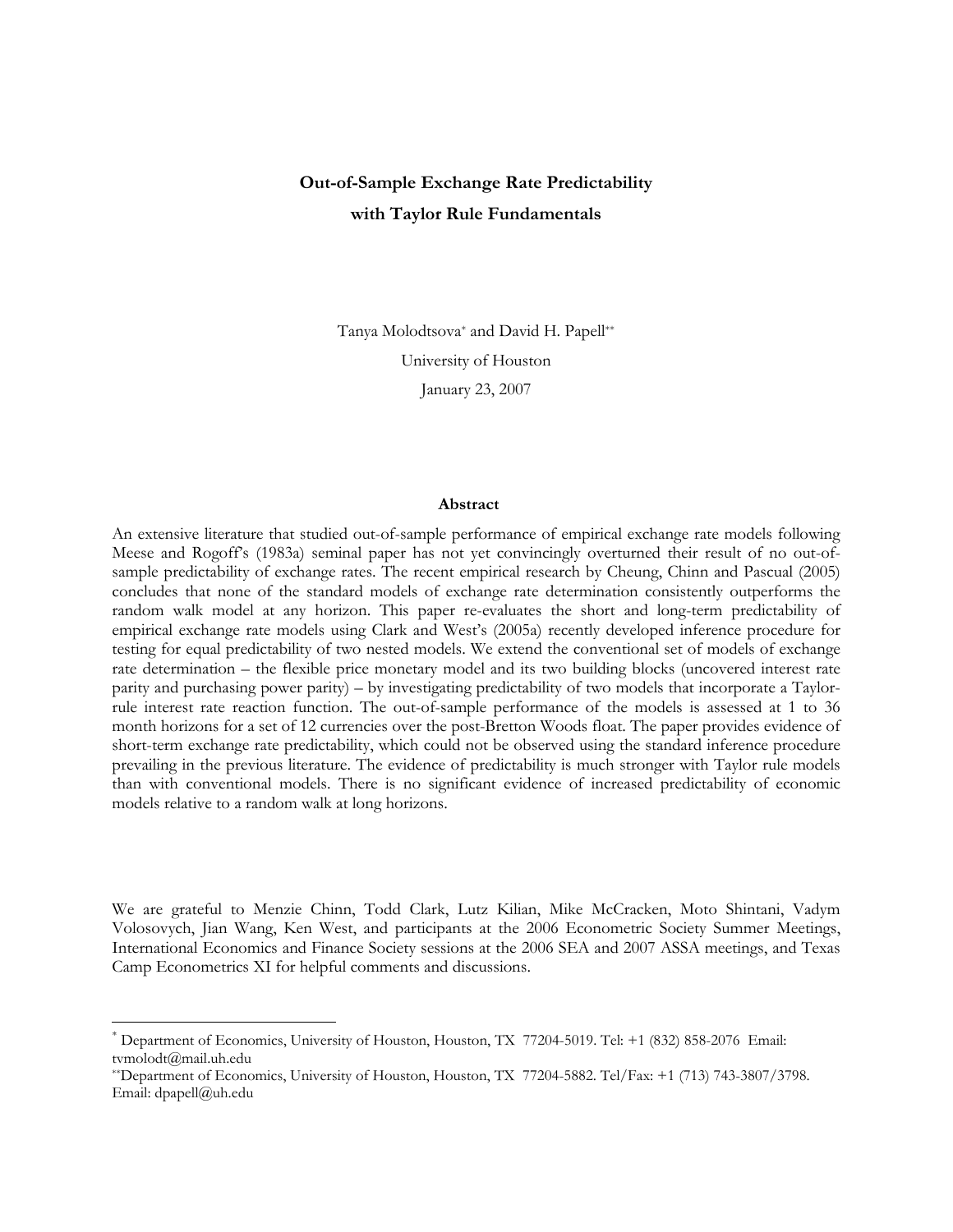### 1. Introduction

 $\overline{a}$ 

The failure of open-economy macro theory to explain exchange rate behavior using economic fundamentals has prevailed in the international economics literature since the seminal papers by Meese and Rogoff (1983a, 1983b), who examine the out-of-sample performance of three empirical exchange rate models during the post-Bretton Woods period. Using monthly data from March 1973 through November 1980 for generating one-to-twelve month horizon predictions, they find that the random walk model produces consistently more accurate forecasts than the empirical exchange rate models on the basis of the root mean squared error (RMSE) comparison. The authors conclude that economic models of exchange rate determination of the 1970's vintage do not perform better than a naïve "no change" model.

Starting with Mark (1995), a number of studies have found evidence of greater predictability of economic exchange rate models at longer horizons. Mark considers a model where the changes in the log spot exchange rate depend on the deviation of the current log exchange rate from its "fundamental value", which is motivated by the flexible-price monetary model of exchange rate determination and is determined as a linear combination of log relative money stocks and real incomes in the two countries. Chen and Mark (1996) assess the out-of-sample performance of the three alternative fundamentals proposed in the literature: those implied by the purchasing power parity (PPP), the uncovered interest rate parity (UIRP) and the flexible-price monetary model. Both studies analyze four currencies using quarterly data from 1973 to the beginning of the 1990s and find the evidence of greater predictability of economic models at long horizons. The authors conclude that monetary fundamentals have the most predictive power. Chinn and Meese (1995), using an error correction version of the model, also come to a conclusion of long-term exchange rate predictability.

The findings that macroeconomic fundamentals have predictive power relative to the random walk and out-of sample performance of economic models increases with the forecast horizon have been questioned in subsequent research by Kilian (1999), Faust, Rogers and Wright (2003), and Berkowitz and Giorgianni (2001).<sup>1</sup> The recent comprehensive study by Cheung, Chinn and Pascual (2005) examines the outof-sample performance of the interest rate parity, monetary, productivity-based and behavioral exchange rate models and concludes that none of the models consistently outperforms the random walk at any horizon.

The relevant literature on exchange rate predictability compares out-of-sample performance of two models (linear fundamental-based model and a random walk) on the basis of different measures. The most commonly used measure of predictive ability is mean squared prediction error (MSPE). To evaluate out-ofsample performance of the models based on the MSPE comparison, the tests for equal predictability of two

<sup>&</sup>lt;sup>1</sup> Some of the authors point out the problems with the bootstrap procedure employed by Mark (1995), while the others argue that the results are not robust to even modest changes in the sample period.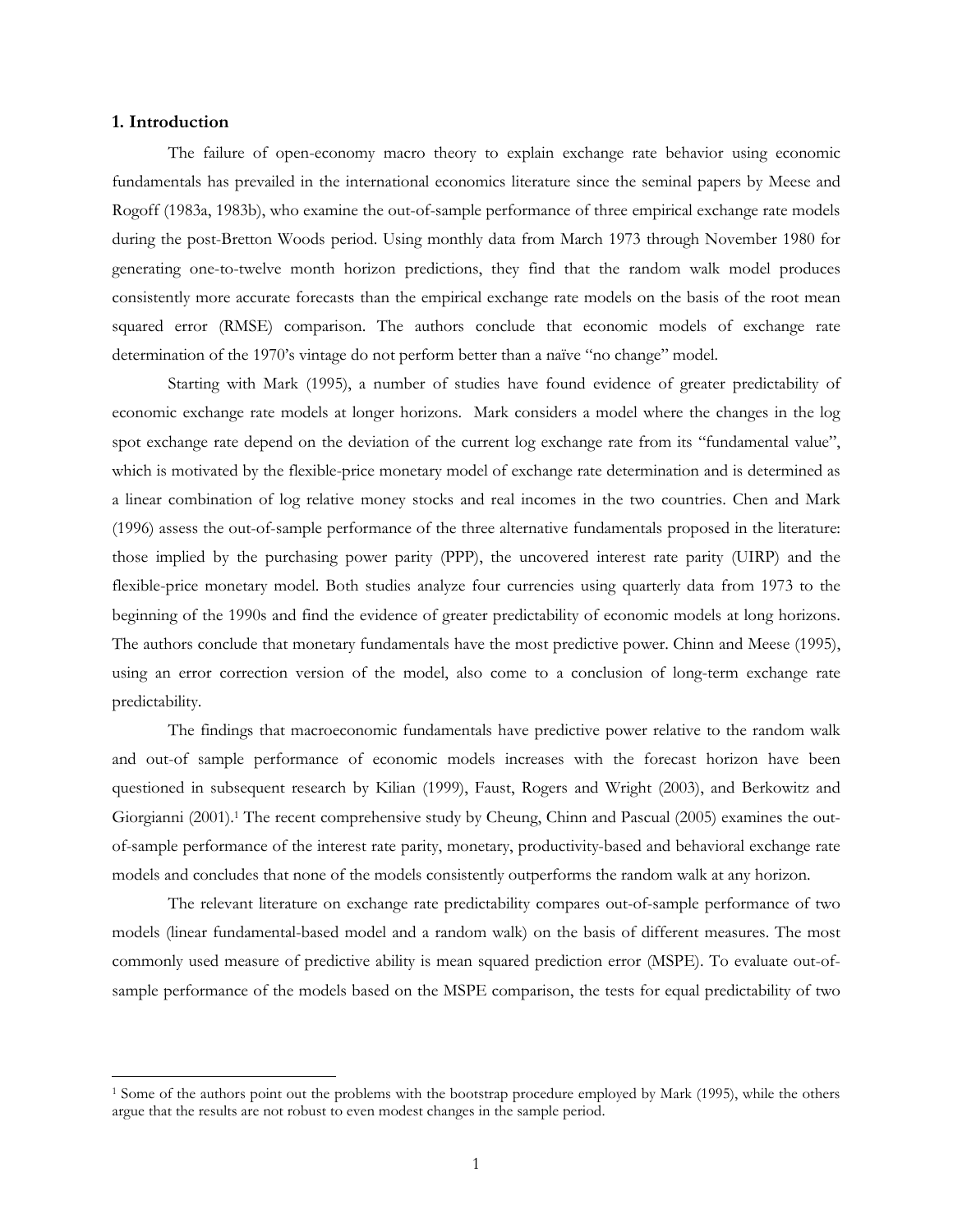non-nested models, introduced by Diebold and Mariano (1995) and West (1996), is most often used (henceforth, DMW tests).<sup>2</sup>

The first contribution of this paper is to apply a new inference procedure for testing the null of equal predictive ability of a linear econometric model and a martingale difference model proposed by Clark and West (2005a, 2005b), which we call the CW procedure. This methodology is preferable to the standard DMW procedure when the two models are nested. The test statistic appropriately takes into account that under the null the sample MSPE of the alternative model is expected to be greater than that of the random walk model. The simulation evidence in Clark and McCracken (2001, 2005b), McCracken (2006) and Corradi and Swanson (2005) demonstrates that when comparing MSPE's of two nested models mechanical application of the procedures in Diebold and Mariano (1995) and West (1996) leads to non-normal test statistics and the use of standard normal critical values usually results in very poorly sized tests, with far too few rejections of the null.<sup>3</sup> In addition to being severely undersized, the standard DMW procedure demonstrates very low power, which makes this statistic ill-suited for detecting departures from the null<sup>4</sup>. Rossi (2005) documents the existence of size distortions of the DMW tests by revisiting the Meese and Rogoff puzzle. While the paper suggests a possible way to solve this problem by adjusting critical value of the tests, the resulting statistic has low power.

 McCracken (2004) develops an asymptotic approximation that rationalizes the non-normal distribution of the commonly used test statistic revealed by those simulations. Previous literature has implicitly or explicitly assumed that since the difference in population MSPE's is zero, the difference in sample MSPE should be approximately zero. However, Clark and West (2005a) demonstrate analytically that the sample MSPE from the alternative model is expected to be greater than that of the null. The proposed statistic adjusts for the upward shift in the sample MSPE of the alterative model. The simulations in Clark and West (2005a) suggest that the inference made using their asymptotically normal critical values results in properly-sized tests.<sup>5</sup>

An alternative for investigating exchange rate predictability, following Mark (1995) and Kilian (1999), is to construct critical values using simulation or bootstrap techniques. While Clark and West (2005a) find that the gains from bootstrapping in terms of size and power are negligible compared to using adjusted CW statistics with normal critical values, we do not choose one technique over the other. We compare inference

 $\overline{a}$ 

<sup>&</sup>lt;sup>2</sup> Under the null of equal predictive accuracy, the DMW statistic is assumed to be zero and has an asymptotic standard normal distribution. One of the most highly cited studies that use the DMW statistic for testing for equal predictive ability of the models is Mark (1995).

<sup>3</sup> McCracken (2004) shows that using standard normal critical values for the DMW statistic results in severely undersized tests, with tests of nominal 0.10 size generally having actual size less than 0.02.

<sup>4</sup> According to simulations in Clark and West (2005a), the probability of detecting the failure of the null using the CW procedure is substantial (around 0.6 as opposed to 0.09 with DMW and standard normal critical values) but not overwhelming.

<sup>&</sup>lt;sup>5</sup> West (2005) provides a summary of recent literature on asymptotic inference about forecasting ability.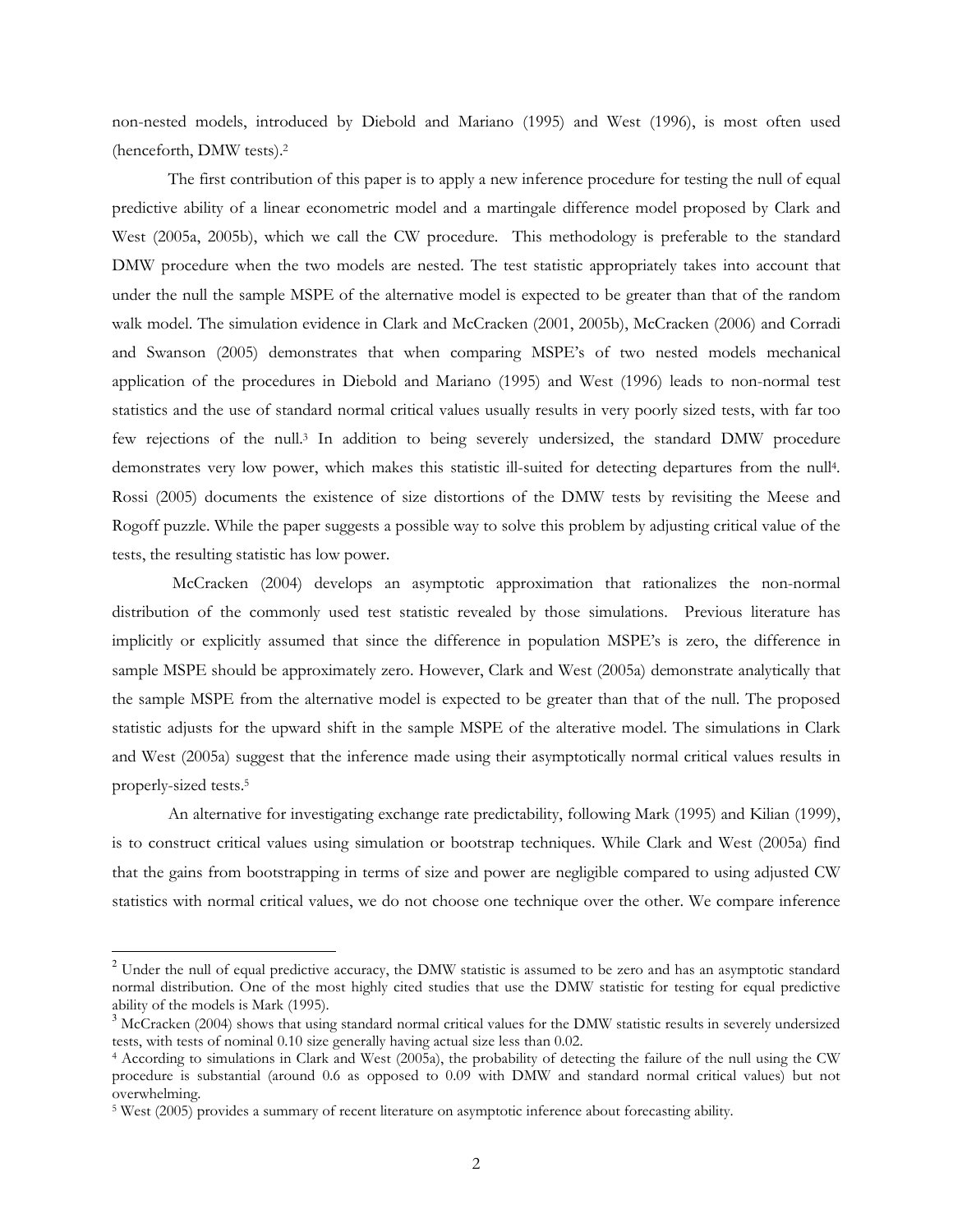using the CW methodology to that using the DMW statistic with both standard normal and bootstrapped critical values. While the standard DMW statistic is undersized, the bootstrapped DMW statistic is a proper comparison to the CW statistic because the bootstrap accounts for the non-standard asymptotic distribution implied by the nested model comparisons. The resulting test tends to have accurate size.<sup>6</sup>

Why are we concerned with undersized tests? In many cases, undersized tests are much less of a problem than oversized tests. In the case of exchange rate predictability, however, the typical result is that the random walk null cannot be rejected in favor of the model-based alternative. Using undersized tests, such as the unadjusted DMW statistic with standard normal critical values, could lead to the incorrect conclusion that the random walk forecasts better than the economic model when the model has statistically significant predictive power.

We examine the role that the inference methodology has played in drawing conclusions about exchange rate predictability. To our knowledge, three previous papers address this issue. Clark and West (2005a) examine the predictability of the UIRP fundamental-based model for 4 countries vis-à-vis the U.S. dollar: Japan, Switzerland, Canada and the U.K. Using the adjusted statistic they find that the economic model significantly outpredicts the random walk for Canada and Switzerland at a 1-month horizon. Using the CW inference procedure, Gourinchas and Rey (2005) find that the ratio of net exports to net foreign assets forecasts movements in FDI-weighted and trade-weighted exchange rates better than the no-change model at 1 to 16 quarter horizon. Alquist and Chinn (2006) examine out-of-sample performance of the sticky-price monetary model, UIRP model and a measure of external imbalances suggested by Gourinchas and Rey. The CW procedure rejects the null of no predictability for UIRP at long horizons and a transformation of net exports variable performs well at short horizons.

We use the adjusted test statistic to evaluate the out-of-sample performance of exchange rate models based on three different fundamentals (purchasing power parity, uncovered interest rate parity, and monetary) for 12 currencies vis-à-vis the U.S. dollar in the post-Bretton Woods period. We find statistically significant evidence of exchange rate predictability at the 1-month horizon for 6 of the 12 currencies using at least one of the models. The predictive power of all of the models decreases sharply with the forecast horizon, and disappears entirely after the 6-month horizon.

The second contribution of this paper is to extend the set of conventional macroeconomic exchange rate models to models with Taylor rule fundamentals. In Taylor's (1993) original formulation, the rule posits that the Fed sets the nominal interest rate based on the current inflation rate, the inflation gap - the difference between inflation and the target inflation rate, the output gap - the difference between GDP and potential GDP, and the equilibrium real interest rate. Assuming that the foreign central bank follows a similar rule and

 $\overline{a}$ 

<sup>6</sup> Kilian (1999) provides simulation evidence for the size and power of the bootstrapped DMW statistic. According to simulations in Clark and West (2005a), the CW statistic with standard normal inference has slightly smaller size and about the same power as the DMW statistic with bootstrapped critical values.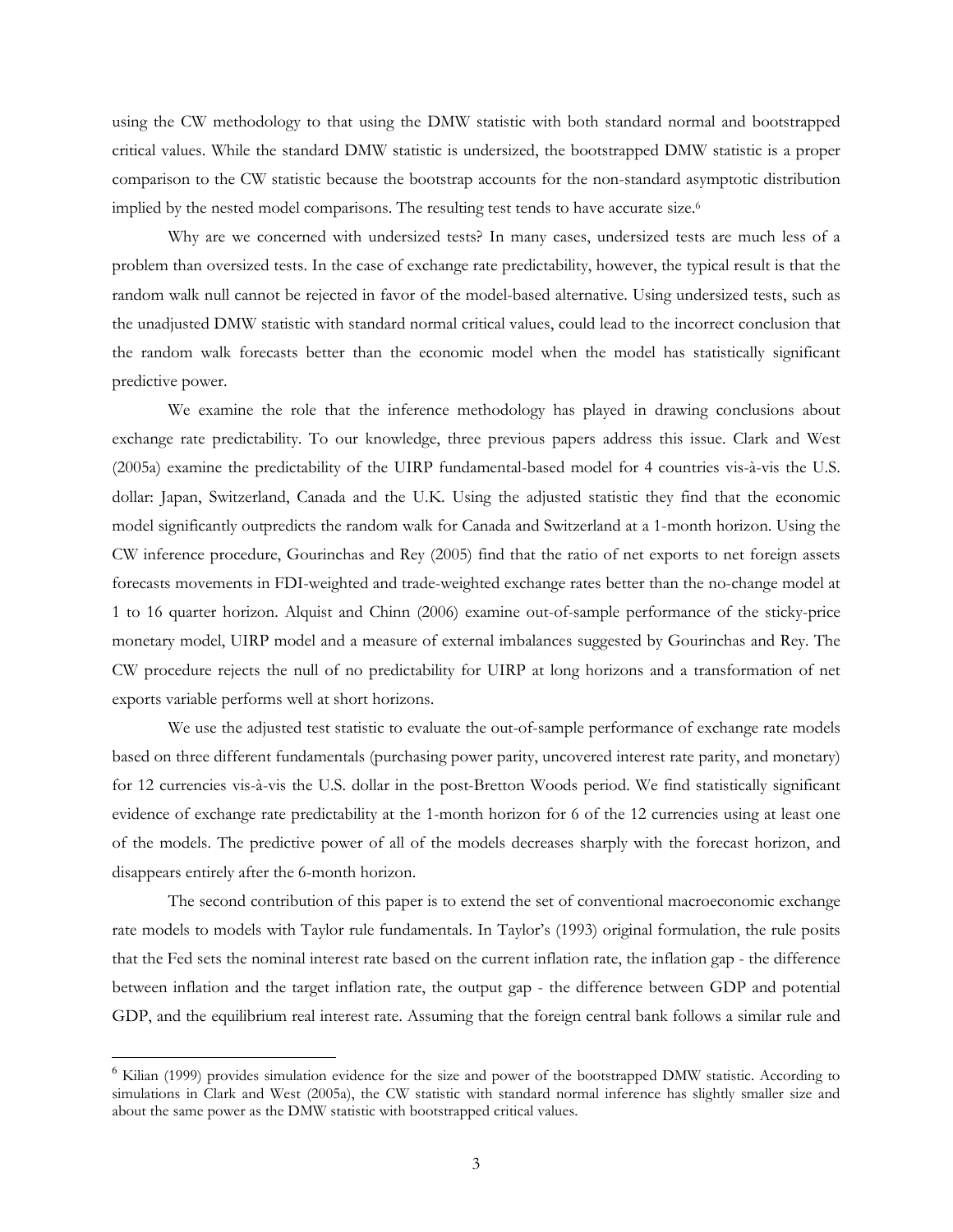that UIRP holds, we construct a *symmetric* model with Taylor rule fundamentals where the exchange rate is determined by relative expected inflation gaps and relative output gaps. Following Clarida, Gali, and Gertler (1998), we can also posit that the foreign central bank includes the difference between the exchange rate and the target exchange rate, defined by PPP, in its Taylor rule and construct an *asymmetric* model with Taylor rule fundamentals where the exchange rate is also determined by its deviation from PPP.

Although the role of interest rate differentials for exchange rate determination has been previously studied, the Taylor rule approach to interest rate modeling is a relatively unexplored area. It introduces a multivariate structure into exchange rate behavior, which generates a richer set of dynamics and has the potential for producing interest rate forecasts with higher predictive ability. Mark (2005) considers Taylor rule interest rate reaction functions for Germany and the U.S. and estimates the real dollar-mark exchange rate path assuming that the exchange rate is priced by uncovered interest rate parity. He provides evidence that the interest rate differential can be modeled as a Taylor rule differential and the real dollar-mark exchange rate is linked to the Taylor rule fundamentals, which may provide a resolution for the exchange rate disconnect puzzle. Engel and West (2006) constructs a "model-based" real exchange rate as the present value of the difference between home and foreign output gaps and inflation rates, and find a positive correlation between the "model-based" rate and the actual dollar-mark real exchange rate.

We evaluate the out-of-sample performance of models with symmetric and asymmetric Taylor rule fundamentals using the Clark and West adjustment of the DMW statistic. In order to construct Taylor rule fundamentals, we need to define the output gap, and we use deviations from a linear trend, deviations from a quadratic trend, and the Hodrick-Prescott filter. In accord with recent work on estimating Taylor rules for the United States, we define potential GDP using "semi-real time" trends which are updated each period.

The results provide more evidence of short-run exchange rate predictability than we found by using monetary, PPP, and UIRP fundamentals and support the idea that the Taylor rule plays an important role in explaining exchange rate behavior. For the symmetric model, we find statistically significant evidence of exchange rate predictability at the 1-month horizon for 6 of the 12 currencies using at least one of the output gap measures. For the asymmetric model, we find similar evidence of exchange rate predictability for 7 of the 12 currencies. As with the earlier models, the predictive power of the models with Taylor rule fundamentals decreases sharply with the forecast horizon.

The finding of no out-of-sample exchange rate predictability at long horizons is consistent with the results of Kilian (1999) and Wang (2006). Kilian (1999) provides simulation evidence of no increased longhorizon predictability in a conventional VEC setting. Using conventional test with bootstrapped critical values, he finds that the predictability of linear monetary model decreases or stays the same with the horizon. Wang (2006) connects the Engel and West (2005) explanation for low predictability to the study of longhorizon exchange rate regressions. He finds that, under the degree of persistence of the change of fundamentals observed in the data, the exchange rate behaves more like a random walk at long horizons than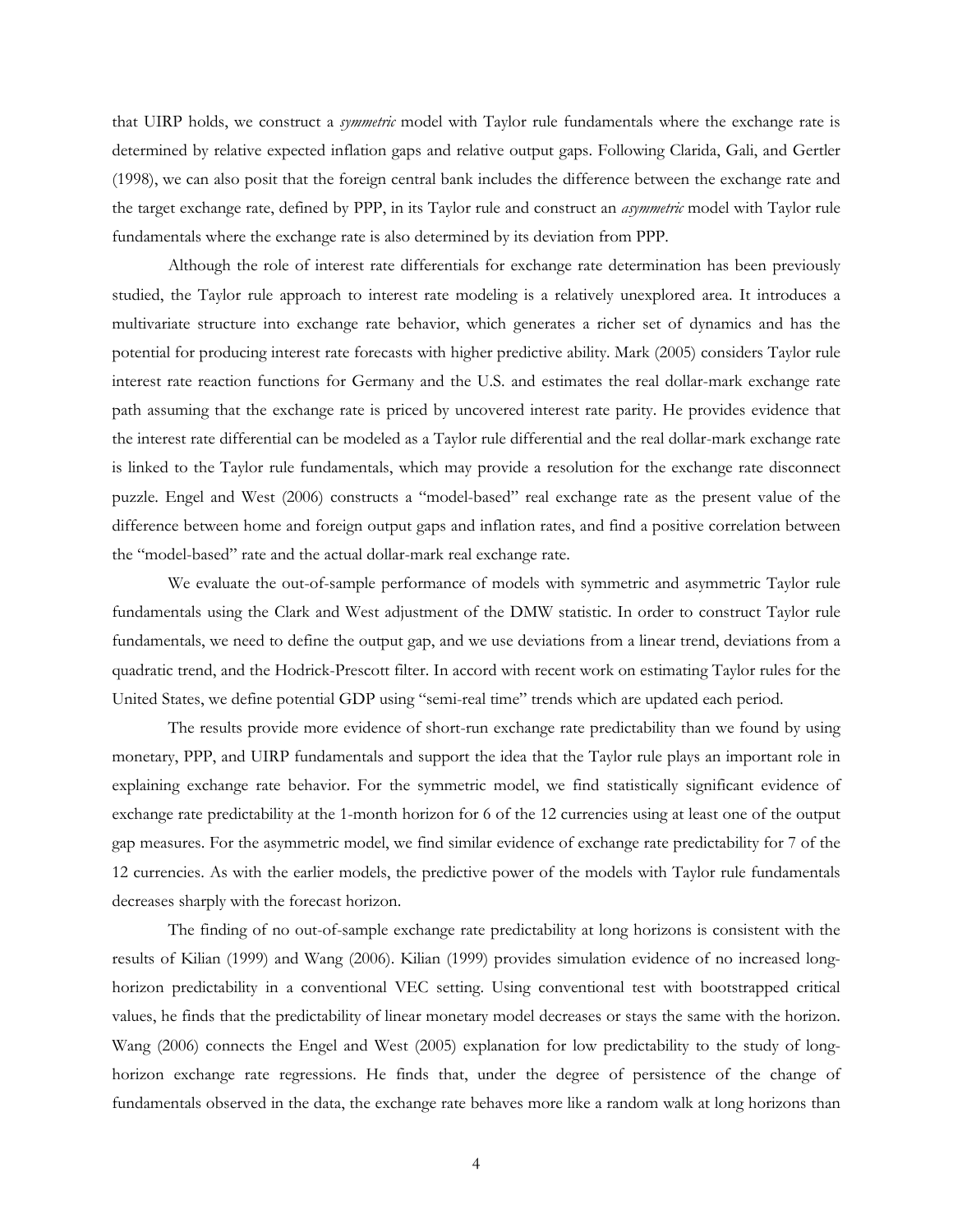at short horizons, making it harder to detect statistical evidence in favor of economic models over the random walk in long-horizon regressions than in short-horizon regressions. This explanation is consistent with our findings; using a variety of models, we find strong evidence of predictability at the 1-month horizon, some evidence of predictability at the 6-month horizon, but no predictability at longer horizons.

#### 2. Exchange Rate Models

A large number of exchange rate models have been used to evaluate the link between exchange rates and macroeconomic fundamentals over the post-Bretton Woods period. We focus on the most widely used and easily implementable form of the model, which represents a change in (the logarithm of) the nominal exchange rate as a function of its deviation from its fundamental value. Thus, the h-period-ahead change in the log exchange rate can be modeled as a function of its current deviation from its fundamental value.

(1) 
$$
s_{t+h} - s_t = a_h + \beta_h z_t + \nu_{t+h,t},
$$
  
where 
$$
z_t = f_t - s_t
$$

The variable  $s_t$  is the log of the nominal exchange rate determined as the domestic price of foreign currency and  $f_t$  is the long-run equilibrium level of the nominal exchange rate determined by macroeconomic fundamentals. This approach to exchange rate modeling has been used by Mark (1995) and other subsequent research.

We evaluate the role of inference methodology in studying exchange rate predictability. In line with previous research, we use the random walk as a benchmark model for comparison. We evaluate the out-ofsample performance of the model (1) at 1- to 36-month horizons. The remainder of this section describes five different formulations of the fundamentals. We start by looking at the fundamentals implied by models that are based on Taylor rules for monetary policy. We look at symmetric Taylor rule fundamentals where central banks in both countries adjust the interest rate in response to the deviations in expected inflation and output gap and asymmetric Taylor rule fundamentals where the foreign country also targets deviations of its exchange rate from the desired level, which is determined by PPP. We also consider three conventional fundamentals which have been used in previous research on exchange rate predictability. These are long-run values of the exchange rate implied by the flexible-price monetary model and its two building blocks – PPP and UIRP.

#### 2.1 Taylor Rule Fundamentals

We examine the linkage between the exchange rates and a set of fundamentals that arise when central banks set the interest rate according to the Taylor rule. Assuming that UIRP holds, the exchange rate is determined by the expected inflation differential, the output gap differential, and, if one or both of the central banks target the exchange rate, the deviation from PPP.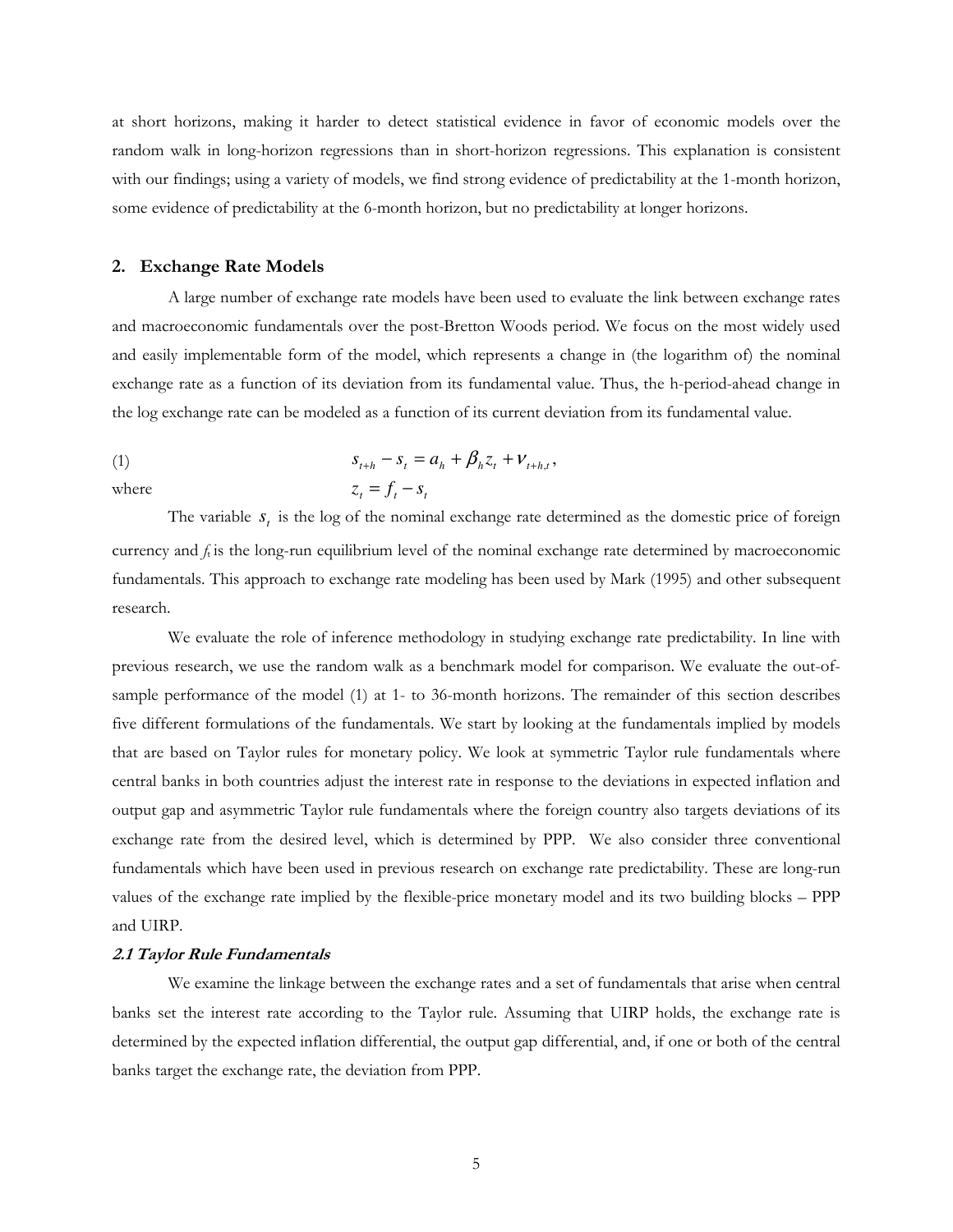Following Taylor (1993), the monetary policy rule postulated to be followed by central banks is

(2) 
$$
i_t = \pi_t + \delta(\pi_t - \pi^T) + \alpha y_t^{gap} + r
$$

where  $i_t$  is the short-term nominal interest rate,  $\pi_t$  is the inflation rate,  $\pi_t$  is the target level of inflation, *gap*  $y_t^{gap}$  is the output gap, or percentage difference between actual and potential output at time t, and *r* is the equilibrium level of the real interest rate.

According to the Taylor rule (2), the central bank raises the nominal interest rate if inflation rises above its desired level and/or output is above potential output. The target level of output deviation from its long-run trend  $y_t^{gap}$  is 0 because, according to the natural rate hypothesis, output cannot permanently exceed potential output. The target level of inflation is positive because it is generally believed that deflation is much worse for an economy than low inflation.

The parameters in  $\pi^r$  and  $r$  in equation (2) can be combined into one constant term, which leads to the following equation,

(3) 
$$
i_t = \mu + (1+\delta)\pi_t + \alpha y_t^{gap}
$$

We consider two types of Taylor rules. The first specification assumes that both the home and foreign countries determine their interest rate according to the same Taylor rule of the standard form (3). We refer to this model as the symmetric Taylor rule model. Assuming that the coefficients in the Taylor rule, as well as the target inflation rates and equilibrium real interest rates, are equal in the two countries, a similar expression can be obtained for the foreign country,

(4) 
$$
i_t^* = \mu + (1+\delta)\pi_t^* + \alpha y_t^{*gap}
$$

Subtracting the interest rate reaction function for the foreign country (4) from that for the home country (3), the following equation for the interest rate differential can be obtained:

(5) 
$$
i_{t} - i_{t}^{*} = \alpha(y_{t}^{gap} - y_{t}^{*gap}) + (1 + \delta)(\pi_{t} - \pi_{t}^{*})
$$

where asterisks denote foreign country variables.

The second Taylor-rule specification assumes that the interest rate reaction function for the foreign country explicitly includes the exchange rate:

(6) 
$$
i_t^* = \mu - \gamma(s_t - \overline{s}_t^*) + (1 + \delta)\pi_t^* + \alpha y_t^{*gap}
$$

where  $\overline{s}_t^*$  is the target level of the exchange rate in the foreign country and  $0 < \gamma < 1$ . To simplify the model, we assume that the monetary authorities set the target level of the exchange rate to make PPP hold: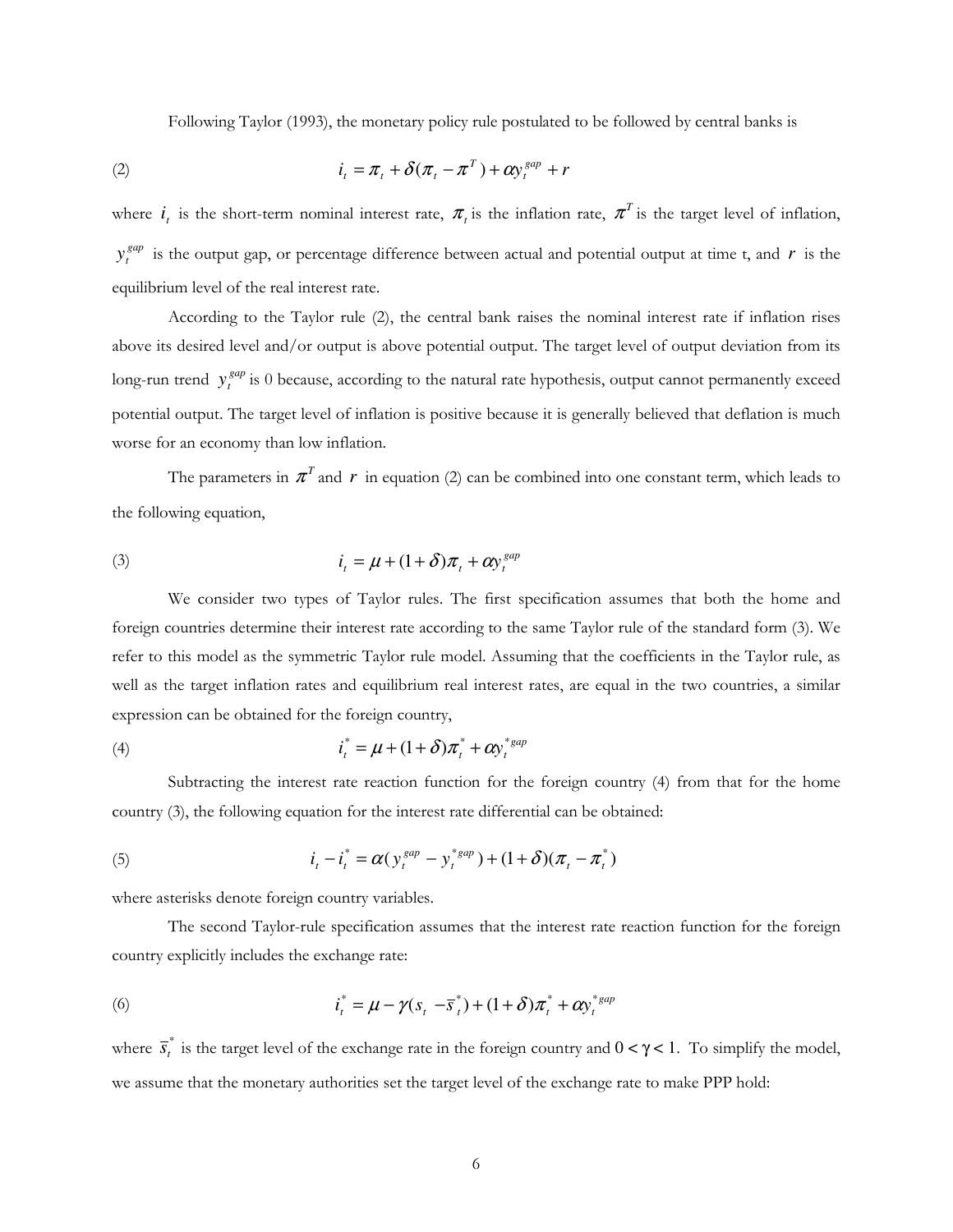$$
\overline{s}_t^* = (p_t - p_t^*)
$$

Since we defined  $s_t$  as the dollar price of one unit of foreign currency, the rule (6) means that the foreign country increases its interest rate when its currency depreciates relative to the target level of the exchange rate. Similar monetary policy rules for different countries are estimated in Clarida, Gali and Gertler (1998). Equation (3) for the home country does not include the exchange rate because there is no evidence that the U.S. has adopted an exchange rate target.<sup>7</sup>

Subtracting (6) from (3) we obtain,

(8) 
$$
i_{t} - i_{t}^{*} = \gamma(s_{t} - \overline{s}_{t}^{*}) + \alpha(y_{t}^{gap} - y_{t}^{*gap}) + (1 + \delta)(\pi_{t} - \pi_{t}^{*})
$$

Substituting the target level of exchange rate (7) into equation (8) leads to,

(9) 
$$
i_{t} - i_{t}^{*} = \gamma(s_{t} - (p_{t} - p_{t}^{*})) + \alpha(y_{t}^{gap} - y_{t}^{*gap}) + (1 + \delta)(\pi_{t} - \pi_{t}^{*})
$$

Assuming that the expected rate of depreciation equals to the interest rate differential, or that uncovered interest rate parity (UIRP) holds,

$$
E(\Delta s_{t+h}) = (i_t - i_t^*)
$$

This implies the following fundamental value of the log exchange rate in equation (1),

(11) 
$$
f_t = (i_t - i_t^*) + s_t
$$

Finally, we substitute the interest rate differentials in equations (5) and (9) into the expression for UIRP fundamental (11) and estimate equation (1) for each of the two Taylor rule models in rolling regressions.

# 2.2 Monetary Fundamentals

We select the flexible-price monetary model as representative of 1970's vintage models. The monetary approach determines the exchange rate as a relative price of the two currencies, and models exchange rate behavior in terms of relative demand for and supply of money in the two countries. The longrun money market equilibrium in the domestic and foreign country is given by:

$$
(12) \t\t m_t = p_t + ky_t - \lambda i_t
$$

(13) 
$$
m_t^* = p_t^* + k^* y_t^* - \lambda^* i_t^*,
$$

 $\overline{a}$ 7 As discussed by Engel and West (2005), this specification would still be valid if the U.S. had an exchange rate target in its interest rate reaction function.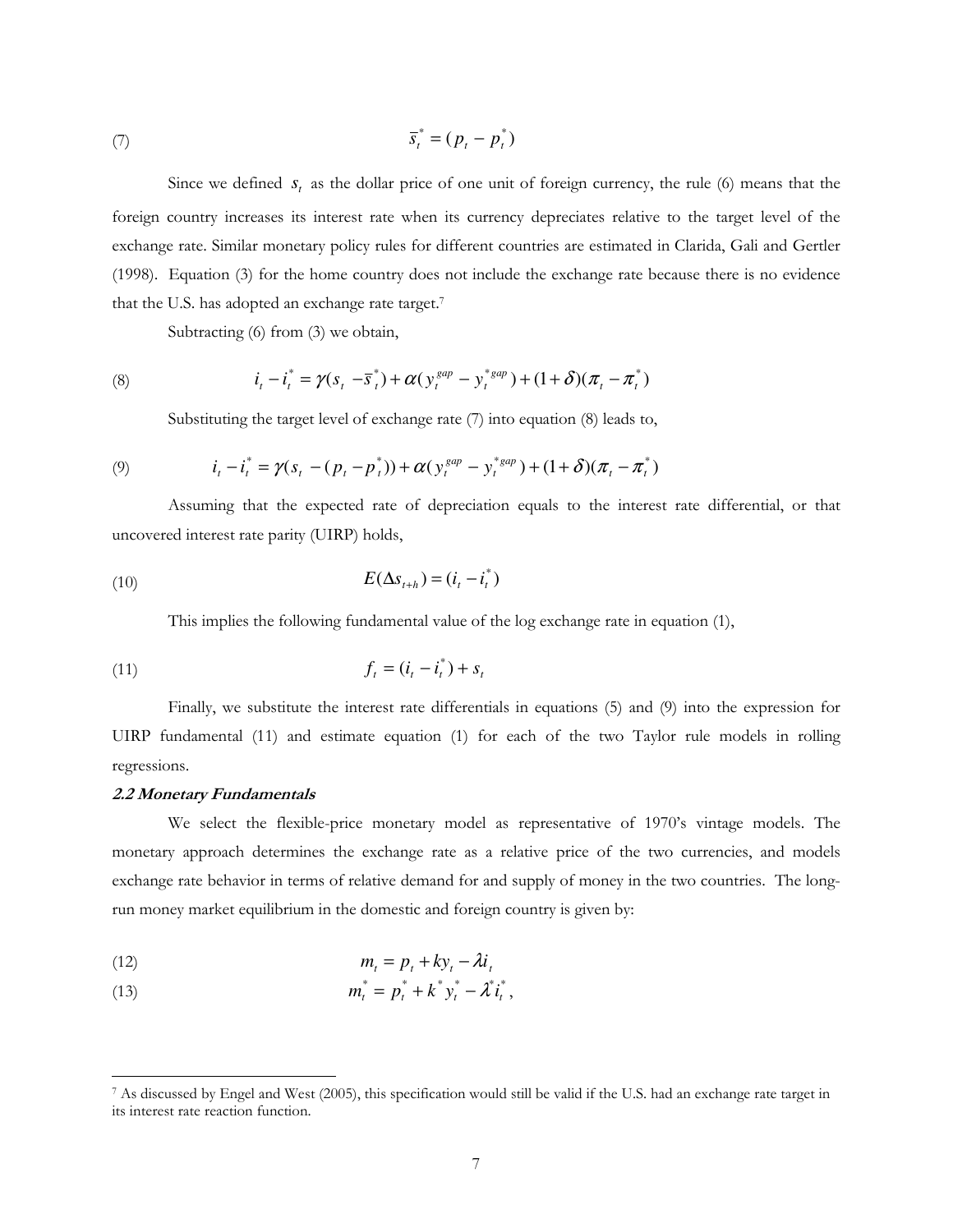where  $m_t$ ,  $p_t$  and  $y_t$  are the logs of money supply, price level and income and  $i_t$  is the level of interest rate in period t; asterisks denote foreign country variables.

The monetary model assumes purchasing power parity, according to which exchange rates in the two countries will move to balance the prices:

$$
(14) \t\t\t s_t = p_t - p_t^*,
$$

where  $s_t$  is the log of nominal exchange rate determined as the domestic price of foreign currency.

Subtracting equation (13) from equation (12), using the PPP condition (14) to solve for the exchange rate, and assuming that countries are homogenous in terms of income elasticities and interest rate semielasticities of money supplies, we obtain the following equation,

(15) 
$$
s_t = (m_t - m_t^*) - k(y_t - y_t^*) + \lambda(i_t - i_t^*)
$$

According to equation (15), an increase in the money supply differential between the domestic and foreign countries leads to a depreciation of the domestic currency. On the other hand, an increase in relative income of the domestic country creates additional demand for domestic money. In response to this, domestic residents cut their consumption forcing prices to fall, which leads through PPP to an appreciation of the domestic currency.

Assuming that UIRP holds and substituting the one-period-ahead interest rate differential in (14), the following expression for the exchange rate is obtained,

(16) 
$$
s_t = (m_t - m_t^*) - k(y_t - y_t^*) + \lambda E(\Delta s_{t+1})
$$

Iterating forward equation (16) and using the identity  $E(\Delta s_{t+1}) = E(s_{t+1}) - s_t$  leads to,

(17) 
$$
s_{t} = \frac{1}{1+\lambda} \sum_{i=1}^{\infty} \left(\frac{\lambda}{1+\lambda}\right)^{t} E_{t} \left[(m_{t+i} - m_{t+i}^{*}) - k(y_{t+i} - y_{t+i}^{*})\right]
$$

However, expression (17) represents the solution to (16) only in the absence of rational bubbles. In general, equation (16) has multiple solutions that satisfy

$$
(18) \t\t s_t^0 = s_t + V_t,
$$

where the rational bubble term satisfies

(19) 
$$
E_t[v_{t+1}] = \left(\frac{1+\lambda}{\lambda}\right)v_t
$$

We take the approach used in Mark (1995) and other subsequent research and denote the fundamental value of the exchange rate as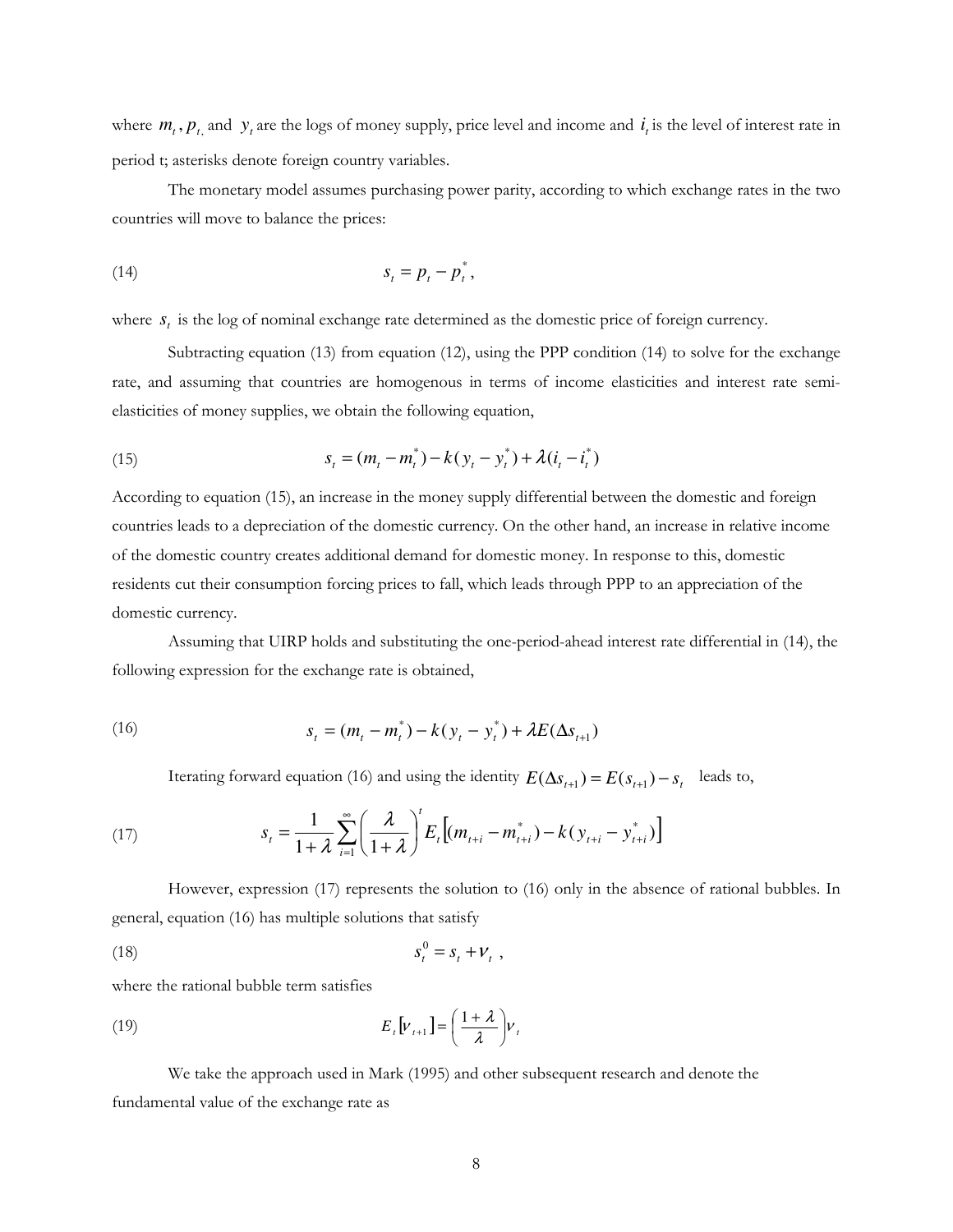(20) 
$$
f_t = (m_t - m_t^*) - k(y_t - y_t^*)
$$

We construct the monetary fundamental with a fixed value of income elasticity, k, equal to 0, 0.5, and 1. In this paper, we report only the results for k=0, because the pattern of the results is robust to changes in k, but statistical significance is weaker for values of k equal to 0.5 and 1<sup>8</sup> . We substitute the monetary fundamentals (20) into (1), and forecast exchange rates using rolling regressions.

#### 2.3 Purchasing Power Parity Fundamentals

As a basis of comparison, we examine the predictive power of PPP fundamentals. There has been extensive research on PPP in the last decade, and a growing body of literature finds that long-run PPP holds in the post-1973 period<sup>9</sup>. Since the monetary model is build upon PPP but assumes additional restrictions, comparing the out-of-sample performance of the two models is a logical exercise. Mark and Sul (2001) use panel-based forecasts and find evidence that the linkage between exchange rates and monetary fundamentals is tighter than that between exchange rates and PPP fundamentals.

Under PPP fundamentals,

$$
(21) \t\t\t f_t = (p_t - p_t^*)
$$

where  $p_t$  is the log of the national price level. We use the CPI as a measure of national price levels. We substitute the PPP fundamentals (21) into (1), and forecast exchange rates using rolling regressions.

# 2.4 Uncovered Interest Rate Parity Fundamentals

The second building block of the monetary model is UIRP. Recent evidence indicates that exchange rate movements are consistent with UIRP in the long-run, but not in the short-run.10 Under the UIRP condition (15), the expected  $$ differential. This determines UIRP fundamentals

$$
(22) \t\t\t f_t = (i_t - i_t^*) + s_t
$$

We use 3-month Treasury bill rate as a measure of the short-term interest rate, substitute the UIRP fundamentals (22) into (1), and forecast exchange rates using rolling regressions. Instead of using the exact formulation of the expected change in the exchange rate implied by UIRP as in Alquist and Chinn (2006), we use the interest rate differentials as fundamentals as in Clark and West (2005a).

<sup>&</sup>lt;sup>8</sup> It is noted by Mark (1995) that as long as the results are robust to the variations in k, movements in the money supply differential are relatively more important that movements in the income differential.

<sup>9</sup> See Papell (2006) for a recent example.

<sup>10</sup> See Chinn and Meredith (2004) and Chinn (2006).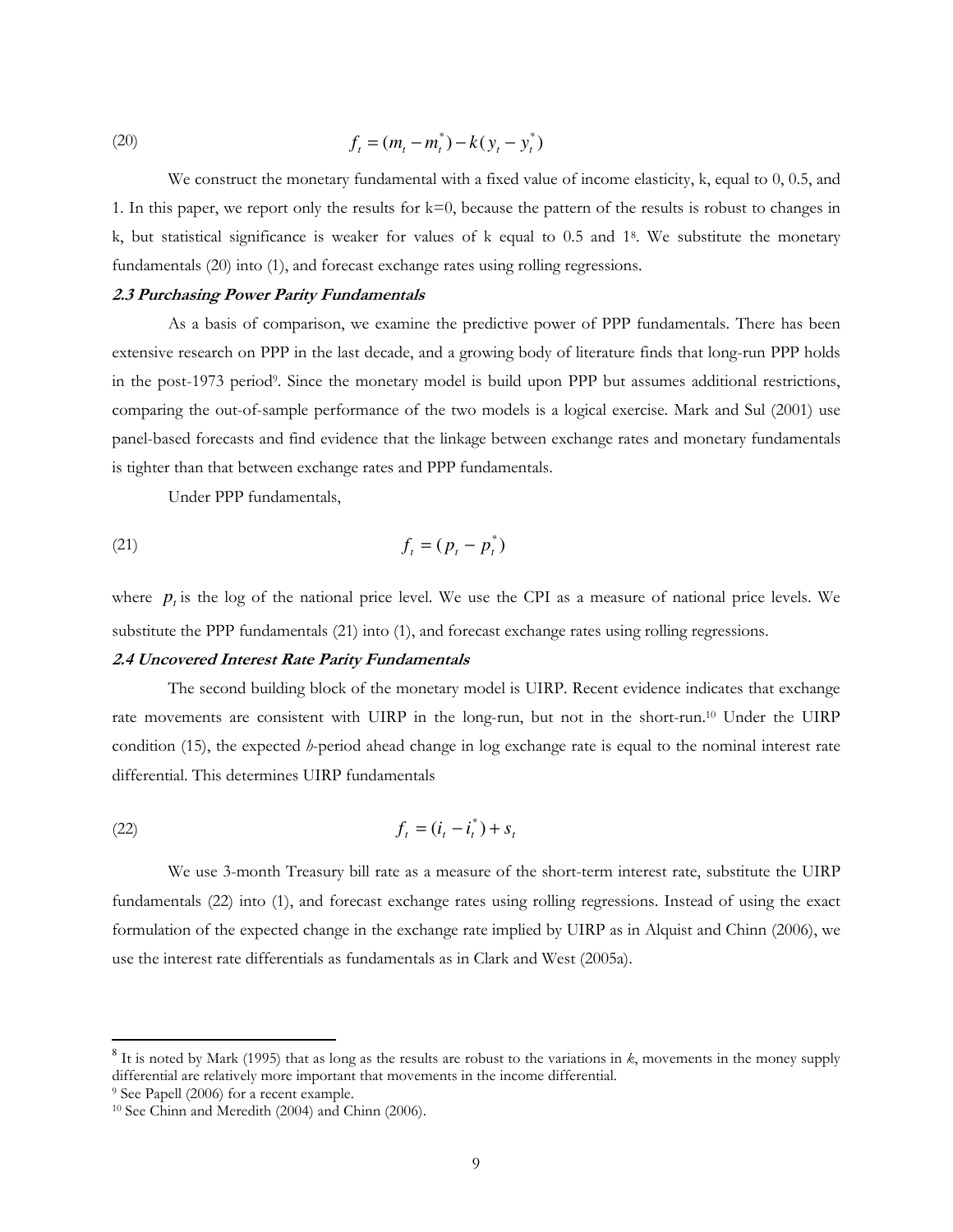### 3. Forecast Comparison

### 3.1 Data

 $\overline{a}$ 

The models are estimated using monthly data from March 1973, the beginning of the floating exchange rate period, through December, 1998 for European Monetary Union countries and October, 2004 for the rest of the countries<sup>11</sup>. The currencies we consider are the Japanese yen, Swiss franc, Australian dollar, Canadian dollar, British pound, Swedish kronor, Danish kroner, Deutsche mark, French franc, Italian lira, Dutch guilder, and Portuguese escudo. The exchange rates defined as the US dollar price of a unit of foreign currency are taken from the Federal Reserve Bank of Saint Louis database.<sup>12</sup>

The primary source of data used to construct macroeconomic fundamentals is the IMF's International Financial Statistics (IFS) database<sup>13</sup>. We use M1 to measure the money supply for most of the countries. We use M0 for the U.K. and M2 for Italy and Netherlands, because M1 data is unavailable for these countries. Using M2 as a measure of the money supply provides similar results. We use the seasonally adjusted industrial production index (IFS line 66) as a proxy for countries' national income since GDP data are available only at the quarterly frequency. 14 The price level in the economy is measured by consumer price index (IFS line 64). The inflation rate is the annual inflation rate, measured as the 12-month difference of the CPI. Our choice of countries reflects our intention to examine exchange rate behavior for major industrialized economies with flexible exchange rates over the sample.

The output gap depends on the measure of potential output. Since there is no presumption about which definition of potential output is used by central banks in their interest rate reaction functions, we consider percentage deviations of actual output from a linear time trend, a quadratic time trend, and a Hodrick-Prescott (1997) (HP) trend as alternative definitions. In order to mimic as closely as possible the information available to the central banks at the time the decisions were made, we use semi-real time data in the output gap estimation. For a given period t, we use only the data points up to t-1 to construct the trend. Thus, in each period the OLS regression is re-estimated adding one additional observation to the sample.<sup>15</sup>

<sup>11</sup> Some of the models are estimated using shorter spans of data because of data unavailability. The footnotes for the tables list these exceptions.

<sup>&</sup>lt;sup>12</sup> The UIRP model is estimated using data from January 1980 for Japan and Switzerland, March 1977 for Italy, and July 1975 for Germany because the interest rate data are not available prior to those periods. Also the Treasury bill series stops in October 2003 for Japan, March 2004 for Sweden, and June 2004 for Australia. The monetary model is estimated using the data from December 1977 for France, December 1974 for Italy, and December 1979 for Portugal because of the lack of money supply data prior to those periods.

<sup>13</sup> The complete Data Appendix and data files are available at the author's web-site: www.uh.edu/~dpapell

<sup>14</sup> The industrial production series for Australia and Switzerland, and the CPI series for Australia, which were available only quarterly, are transformed into monthly periodicity using the "quadratic-match average" option in Eviews 4.0.

<sup>15</sup> We call this semi-real time data because, while the trend is updated each period, the data incorporate revisions that were not available to the central banks at the time decisions were make. True real time data is not available for most of the countries that we study over the entire floating rate period.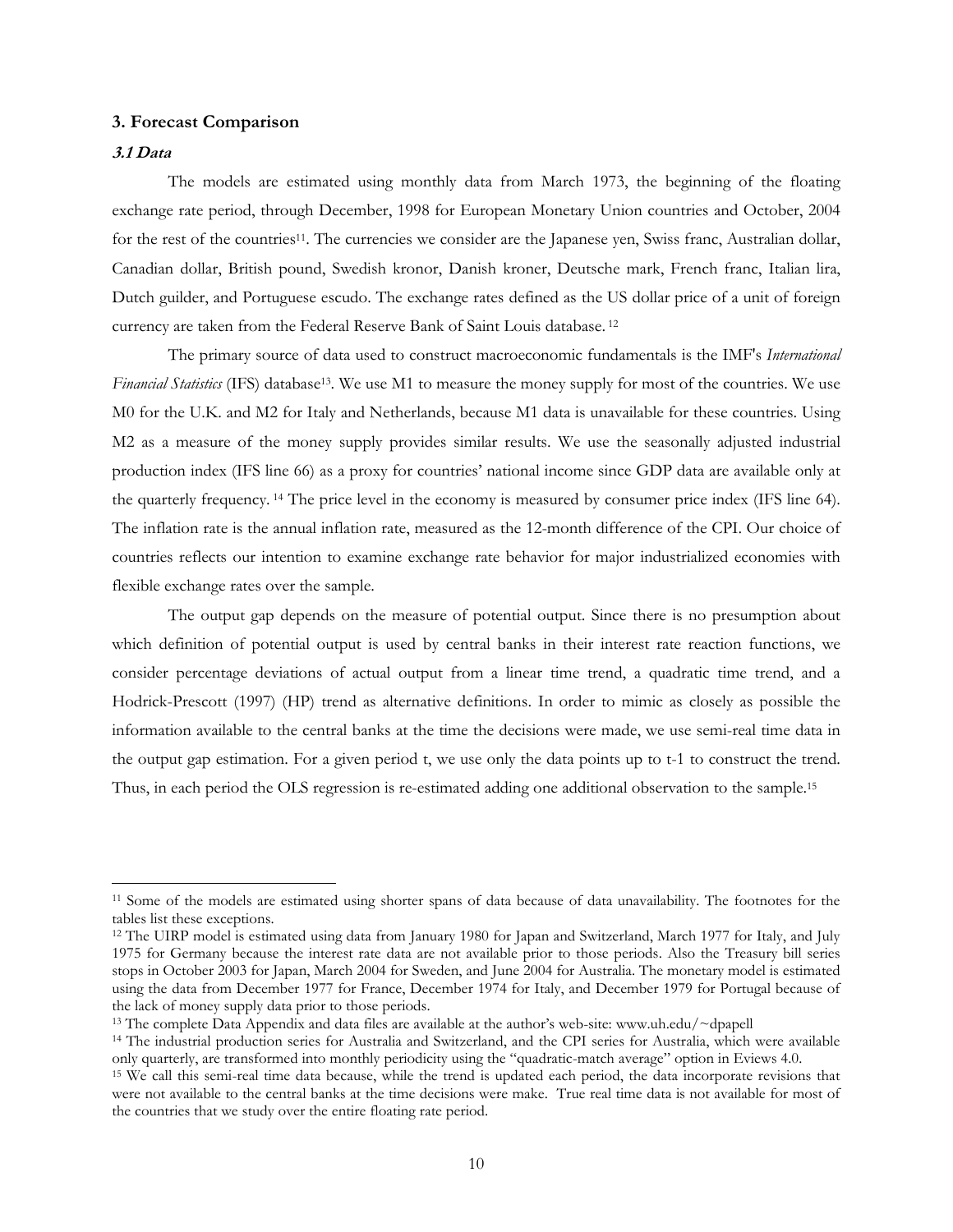#### 3.2 Estimation and Forecasting

We construct 1- to 36-month ahead forecasts for the linear regression models (1) with each of the five fundamentals described above. We use data over the period March 1973 - February 1982 for estimation and reserve the remaining data for out-of-sample forecasting. Let us concentrate for simplicity on one-stepahead predictions. To evaluate the out-of-sample performance of the models, we estimate them by OLS in rolling regressions and construct CW and DMW statistics. Each model is initially estimated using the first 120 data points and the one-period-ahead forecast is generated. Then, we drop the first data point, add an additional data point at the end of the sample, and re-estimate the model. A one period-ahead forecast is generated at each step.<sup>16</sup>

#### 3.3 Forecast Comparison Based on MSPE

Each model's out-of-sample forecasting ability is compared to that of the martingale difference process using an adjusted test statistic, which is constructed as described in Clark and West (2005a). We are interested in comparing the mean square prediction errors from the two nested models. The first model is a zero mean martingale difference process, while the other is a linear model.

Model 1:  $y_t = \mathcal{E}_t$ 

Model 2:  $y_t = X_t \beta + \varepsilon_t$ , where  $E_{t+1}(\varepsilon_t) = 0$ 

Suppose we have a sample of T+1 observations. The last P observations are used for predictions. The first prediction is made for the observation  $R+1$ , the next for  $R+2$ , ..., the final for  $T+1$ . We have T+1=R+P, R=120, P=260 for non-EU countries and 190 for EU countries. To generate prediction for period *t*=R, R+1, …, T, we use the information available prior to *t*. Let  $\hat{\beta}_t$  is a regression estimate of  $\beta_t$ that is obtained using the data prior to t. The one-step ahead prediction for model 1 is 0, and  $X_{t+1}\hat{\beta}_t$  for model 2. The sample forecast errors from the models 1 and 2 are  $\hat{e}_{1,t+1} = y_{t+1}$  and  $\hat{e}_{2,t+1} = y_{t+1} - X_{t+1} \hat{\beta}_t$ , respectively. The corresponding MSPE's for the two models are  $\hat{\sigma}_1^2 = P^{-1} \sum_{i=1}^{N}$  $=T-P+$ +  $= P^-$ *T*  $t = T - P$  $P^{-1}$   $\sum y_i^2$ 1 2 1  $\hat{\sigma}_1^2 = P^{-1} \sum y_{t+1}^2$  and

$$
\hat{\sigma}_2^2 = P^{-1} \sum_{t=T-P+1}^T (y_{t+1} - X_{t+1}' \hat{\beta}_t)^2.
$$

 $\overline{a}$ 

 $16$  We use out-of-sample rather than in-sample methods for comparison with the extensive literature following Meese and Rogoff (1983a), estimate rolling rather than recursive regressions because the CW statistic is only valid for the former, and choose a rolling window of 120 observations to estimate alternative forecast models following the empirical exercise in Clark and West (2005a). Inoue and Kilian (2004) advocate using in-sample rather than out-of-sample methods and using recursive methods for out-of-sample forecasting.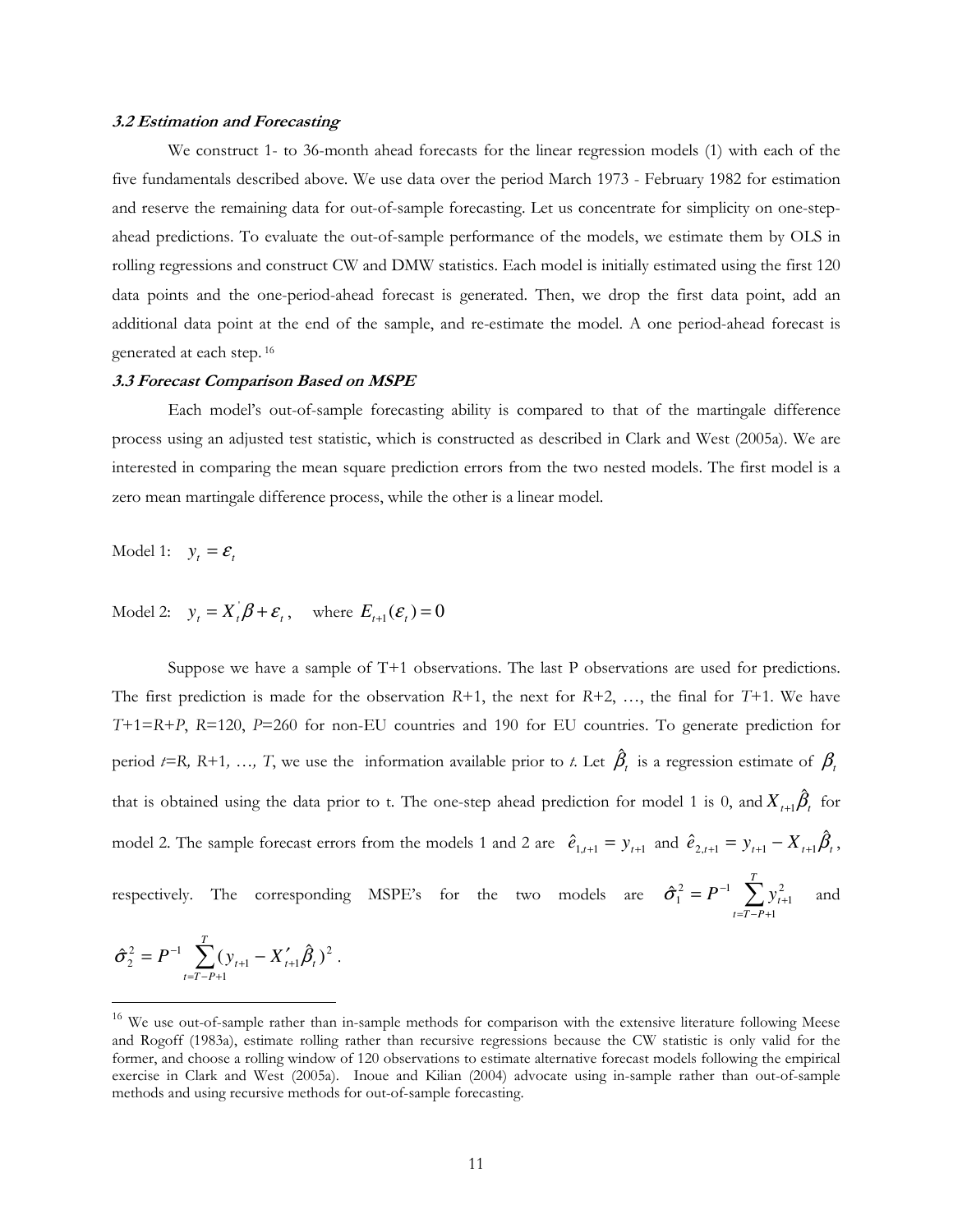We are interested in testing the null hypothesis of no predictability against the alternative that exchange rates are linearly predictable.17 Thus,

$$
H_0: \sigma_1^2 - \sigma_2^2 = 0
$$

$$
H_1: \sigma_1^2 - \sigma_2^2 > 0
$$

 $\overline{a}$ 

Under the null, the population MSPE's are equal. We need to use the sample estimates of the population MSPE's to draw the inference. The procedure introduced by Diebold and Mariano (1995) and West (1996) uses sample MSPE's to construct a t-type statistics which is assumed to be asymptotically normal. To construct the DMW statistic, let

$$
\hat{f}_t = \hat{e}_{1,t}^2 - \hat{e}_{2,t}^2
$$
 and  $\bar{f} = P^{-1} \sum_{t=T-P+1}^{T} \hat{f}_{t+1} = \hat{\sigma}_1^2 - \hat{\sigma}_2^2$ 

Then, the DMW test statistics is computed as follows,

(23) 
$$
DMW = \frac{\bar{f}}{\sqrt{P^{-1}\hat{V}}}, \text{ where } \hat{V} = P^{-1} \sum_{t=T-P+1}^{T} (\hat{f}_{t+1} - \bar{f})^2
$$

Clark and West (2005a) demonstrate analytically that the asymptotic distributions of sample and population difference between the two MSPE's are not identical, namely the sample difference between the two MSPE's is biased downward from zero. This means that using the test statistic (23) with standard normal critical values is not advisable.

It is straightforward to show that the sample difference between the two MSPE's is uncentered under the null.

$$
(24) \qquad \hat{\sigma}_{1}^{2} - \hat{\sigma}_{2}^{2} = P^{-1} \sum_{t=T-P+1}^{T} \hat{f}_{t+1} = P^{-1} \sum_{t=T-P+1}^{T} y_{t+1}^{2} - P^{-1} \sum_{t=T-P+1}^{T} (y_{t+1} - X_{t+1}'\hat{\beta}_{t})^{2} = 2P^{-1} \sum_{t=T-P+1}^{T} y_{t+1}X_{t+1}'\hat{\beta}_{t} - P^{-1} \sum_{t=T-P+1}^{T} (X_{t+1}'\hat{\beta}_{t})^{2}
$$

Under the null, the first term in (24) is zero, while the second one is greater than zero by construction. Therefore, under the null we expect the MSPE of the naïve no-change model to be smaller than that of a linear model. The intuition behind this result is the following. If the null is true, estimating the alternative model introduces noise into the forecasting process because it is trying to estimate parameters which are zero in population. In finite samples, use of the noisy estimate of the parameters will lead to higher

<sup>17</sup> We use the term "predictability" as a shorthand for "out-of-sample predictability" in the sense used by Clark and West (2005a,b), rejecting the null of a zero slope in the predictive regression in favor of the alternative of a nonzero slope.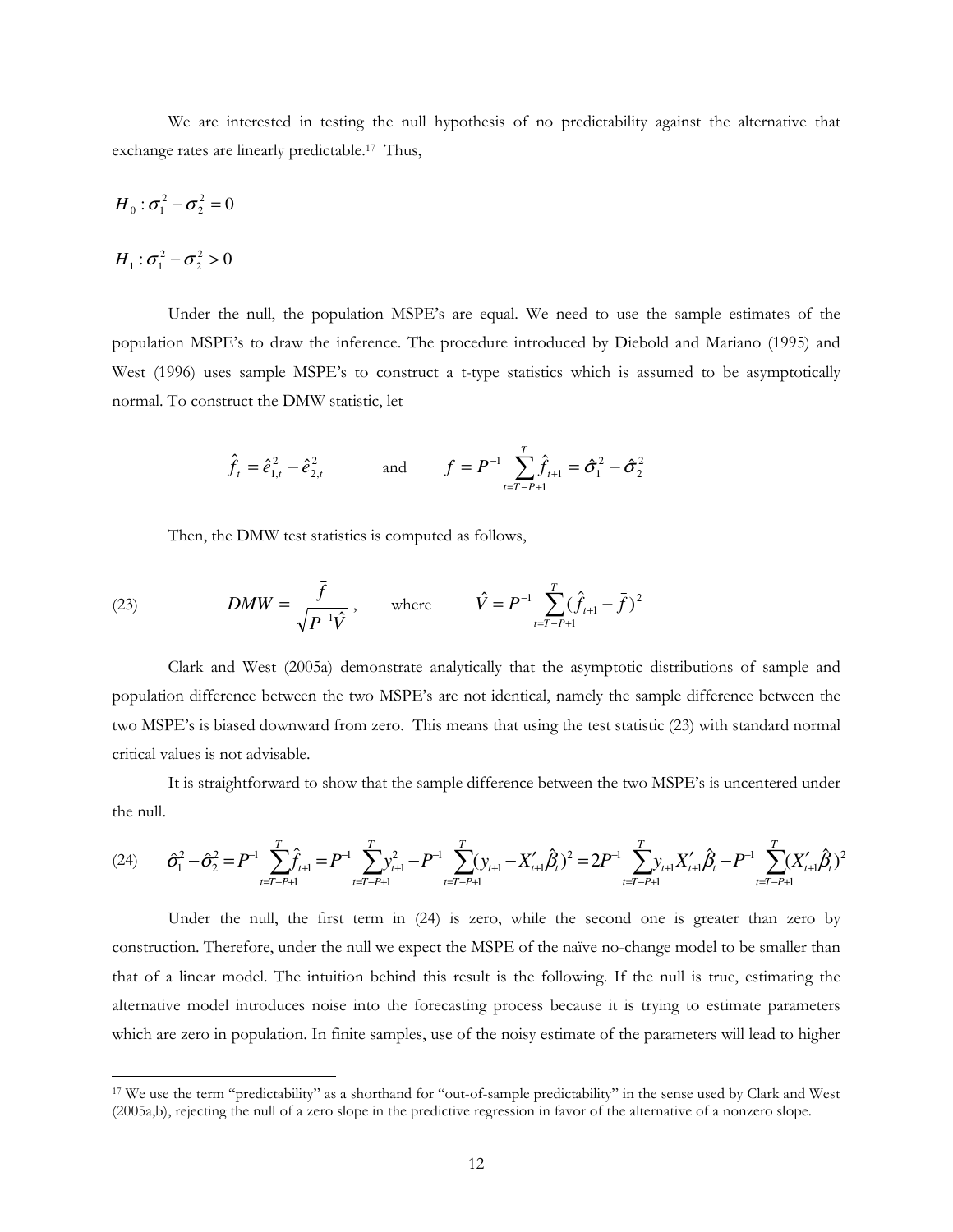estimated MSPE. As a result, the sample MSPE of the alternative model will be higher by the amount of estimation noise.

To properly adjust for this shift, we construct the corrected test statistic as described in Clark and West (2005a) by adjusting the sample MSPE from the alternative model by the amount of the bias in the second term of equation (24). This adjusted CW test statistic is asymptotically standard normal. When the null is a martingale difference series Clark and West (2005a, 2005b) recommend adjusting the difference between MSPE's as described above and using standard normal critical values for inference18. We also calculate the commonly used in the literature DMW statistic, and compare it to standard normal. It is shown by the above algebraic exercise and supported by many simulations in Clark and McCracken (2001, 2005b), McCracken (2004) and Corradi and Swanson (2005) that using standard normal critical values with DMW statistic results in severely undersized tests.

#### 3.4 Inference

 $\overline{a}$ 

Since we are simultaneously testing multiple hypotheses, inference based on p-values is likely to be contaminated. This issue arises because we have 9 different models of 12 bilateral exchange rates using 2 tests yielding 210 test statistics. As a result, it is not surprising to find some evidence of predictability using 5 or 10 percent p-value thresholds. To increase the reliability of our results for each of the tests, we also make inference about each test based on its q-value, a measure of significance of a test statistic which takes into account that we are conducting multiple tests simultaneously. These q-values are constructed using methodology discussed in Storey (2003) and implemented by McCracken and Sapp (2005) for tests of predictive ability. Although the use of q-values is increasingly popular in the statistics literature, this methodology is still relatively unknown in the economics literature. Below we provide a brief description of the methodology and the intuition behind it.<sup>19</sup>

The q-value associates each test with its own measure of significance. While the p-value is a measure of significance in terms of the false positive rate, the q-value is a measure in terms of the false discovery rate. Given a decision rule for rejecting the null, the false positive rate is the rate that true null hypotheses are rejected. The false discovery rate, introduced by Benjamini and Hochberg (1995), is the rate that rejected hypotheses are truly null hypotheses. If a test has a p-value of 5%, we would expect that on average in repeated samples 5% of the true null hypotheses will be rejected. If a statistic has a q-value of 5%, we would expect that on average 5% of the rejected hypotheses are actually true null hypotheses. The q-value threshold can be interpreted as the proportion of rejected hypotheses that turn out to be wrongly rejected.

<sup>&</sup>lt;sup>18</sup> Because the null hypothesis for the CW statistic is a zero mean martingale difference process, we can only test the null that the exchange rate is a random walk, not a random walk with drift. Clark and West (2005a, b) argue that standard normal critical values are approximately correct, event though the statistics are non-normal according to Clark and McCracken (2001), and advocate using them instead of bootstrapped critical values.

 $19$  This description is largely drawn from McCracken and Sapp (2005).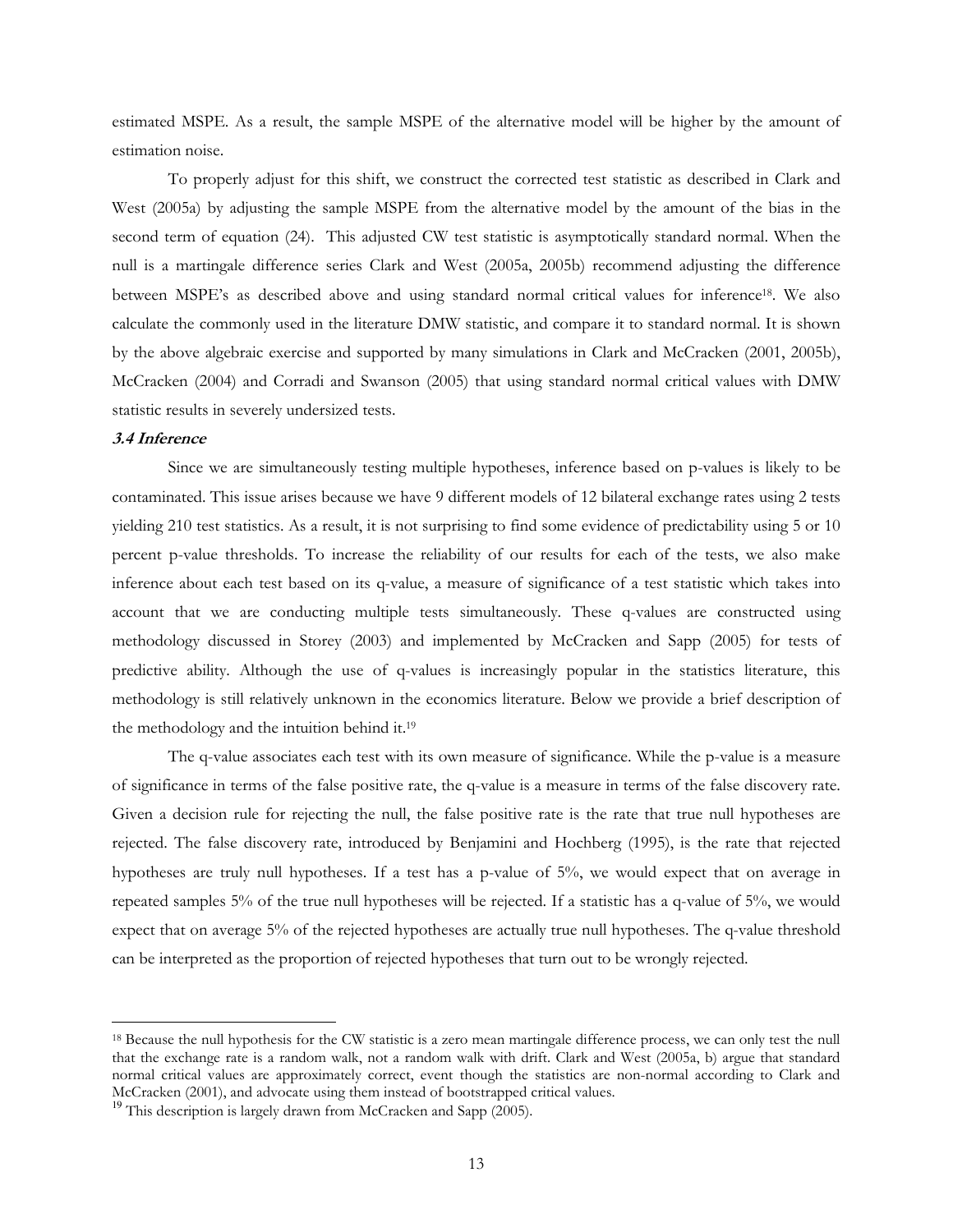Consider an experiment in which m hypotheses are being tested. Suppose  $m_0$  and  $m_1 = m - m_0$  are the number of cases when the null and alternative hypotheses are true respectively. If we denote the total number of rejections by S, and the total numbers of false and true rejections by F and T respectively, we will obtain the following table.

|                  | Reject | Fail to Reject | Total          |
|------------------|--------|----------------|----------------|
| Null true        | F      | $m_0 - F$      | $m_0$          |
| Alternative true | T      | $m_1 - T$      | m <sub>1</sub> |
| Total            | <      | $m-S$          | m              |

In a standard situation when only one hypothesis is being tested  $(m=1)$ , one selects a decision rule which maximizes the power of the test,  $E(T/m_1) = Pr(T = 1)$ , when  $m_1 = 1$ , keeping the false positive rate or a probability of a type I error,  $E(F/m_0) = Pr(F = 1)$ , when  $m_0 = 1$ , below some threshold  $\alpha$ . If the p-value associated with the test statistic is less than or equal to  $\alpha$ , we reject the null hypothesis.

When the number of tests is more than one, it is not clear how one should choose the decision rule and, in particular, how to decide which of the m hypotheses correspond to the null or the alternative hypotheses. Applying the standard approach designed for a single test, we can no longer ensure that the false positive rate,  $E(F/m_0)$ , is less than  $\alpha$  but can only ensure that  $E(F/m) \leq \alpha$ . This results in too many false rejections of the null. One solution is the Bonferroni correction, which solves the problem by setting the pvalue threshold to be  $\alpha/m$  instead of  $\alpha$ . This ensures that the false positive rate is below the threshold,  $E(F/m_0) \leq \alpha$ , but does so at the expense of power.

Controlling for the false discovery rate,  $E(F/S)$ , rather than the false positive rate,  $E(F/m_0)$ , is useful for multiple hypothesis testing in certain settings. It is especially useful when one is testing many hypotheses and is interested in having a low frequency of false positives among all the rejected hypotheses. Taking into account the nature of our problem, this method is an appealing intermediate alternative to either a liberal single-test approach or a conservative Bonferroni correction. We are more interested in ensuring that our rejections are correct (F/S is small) than in keeping the false positive rate small ( $F/m_0$  is small). Storey (2003) defines the q-value as the minimum possible false discovery rate for which we reject the null, just as the pvalue is defined as the minimum possible false positive rate for which we reject the null.

We provide both p- and q-values for each of the 210 test statistics. The primary assumptions we rely on while constructing the q-values are that (1) the p-values are asymptotically valid, (2) the p-values satisfy certain weak dependence conditions, and (3) m is large. The standard normal critical values for the CW statistic are asymptotically valid when we have rolling regressions and a martingale difference null hypothesis. To get asymptotically valid p-values for the DMW statistic, we use the bootstrap. It is less clear that we satisfy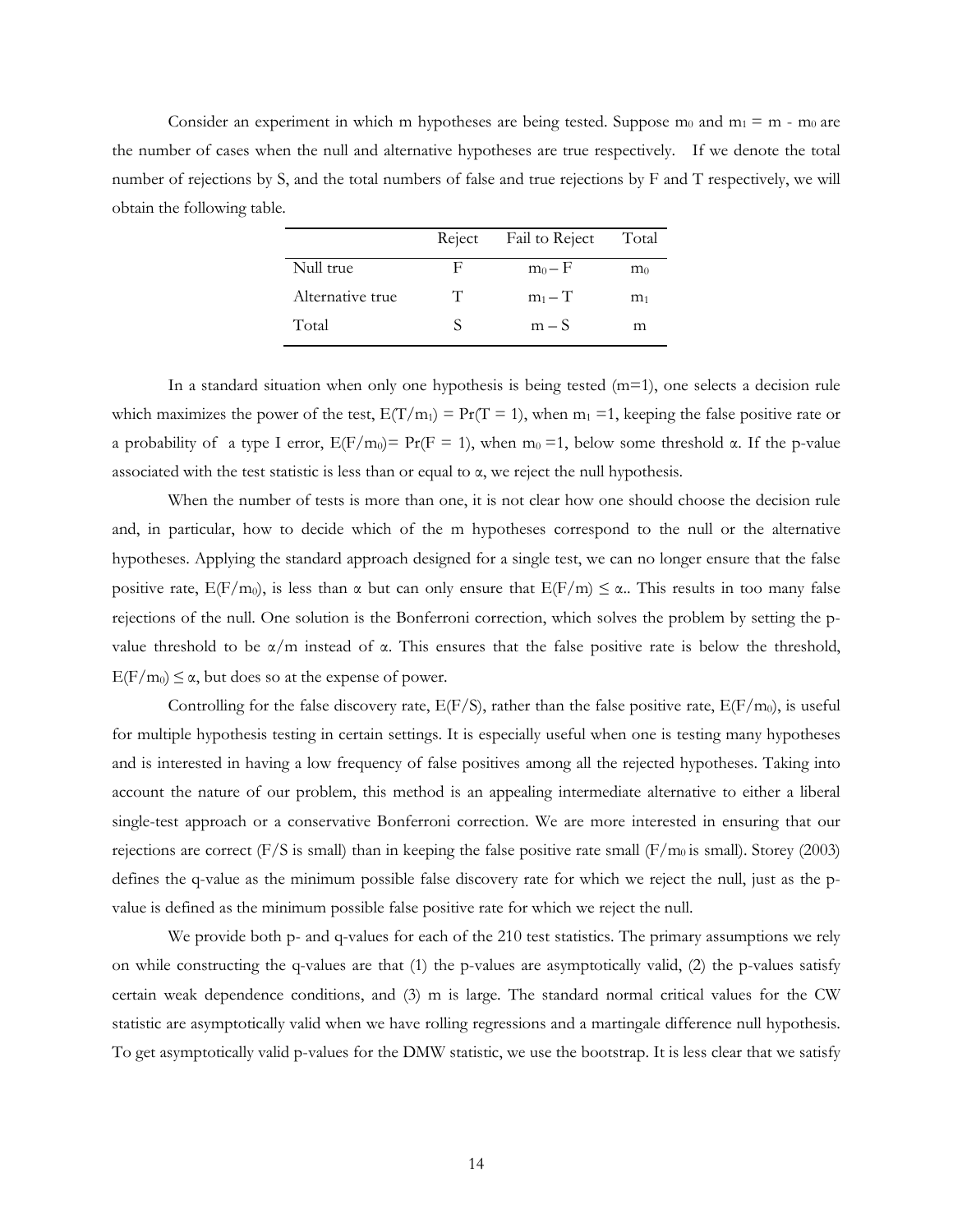the last two assumptions. McCracken and Sapp suggest that smaller sample sizes and stronger dependence imply increasingly conservative (i.e. larger) estimates of the q-values.<sup>20</sup>

#### 4 Empirical Results

 $\overline{a}$ 

#### 4.1 One-Month Ahead Forecasts

To illustrate how the CW statistic is constructed, consider the following exercise. Suppose we estimate the symmetric Taylor rule model with the output gap defined as a deviation from a linear time trend. Let us pick Japan as a representative country for illustration purposes. The unadjusted MSPE of the model is 8.10, which is higher than the MSPE of the random walk of 7.83. Therefore, the DMW statistic is negative, with a t-statistic equal to -0.66. To obtain a test statistic that is centered around zero, we need to adjust the

MSPE of the economic model downward. This adjustment term,  $P^{-1}$   $\sum$  $=T-P+$ +  $^{-1}$   $\sum_{i=1}^{T} (X'_i)$  $t = T - P$  $P^{-1}$   $\sum$   $(X_{t+1}'\beta_t$ 1 2 1 <sup>1</sup>  $\sum (X_{t+1}'\hat{\beta}_t)^2$ , is equal to 0.52 in our

example. After subtracting this adjustment term from the MSPE of the economic model, we obtain the adjusted MSPE which is smaller that that of the random walk and equal to 7.58. Thus, the CW statistic is positive with a t-statistic equal to 1.45. This means that the test based on adjusted difference rejects the null of no exchange rate predictability with the Taylor rule model at 10% significance level.

In tables 1-3 we report the p- and q-values for the DMW and CW statistics for each model and currency. For DMW statistic, we report p-values calculated both based on standard normal critical values (in columns DMW standard), and based on bootstrapped critical values (in columns DMW bootstrap). The pvalues for CW statistic are based on standard normal critical values. To construct the q-values, we use asymptotically valid p-values.

Before discussing individual tables it is worthwhile to make a few general observations about the pand q-values and how they can be used to interpret the results. Using the notation introduced earlier, of the m=210 tests we have 43 cases where the p-values are less than  $10\%$  (S<sub>10%</sub> = 43), 29 cases where the p-values are less than 5% (S<sub>5%</sub> = 29), and 10 cases where the p-values are less than 1% (S<sub>1%</sub> = 10). Similarly, of the 210 tests, 10 have q-values less than 10%, and 0 have q-values less than 5 or 1%. Each of the 43, 29 and 10 statistics with p-values less than 10%, 5%, and 1% respectively have q-values less than 27.6%, 19.0%, and 9.8% respectively. Using a 10%, 5%, or 1% p-value threshold implies that at most 27.6%, 19.0%, or 9.8% of the rejections are false, respectively. Thus, when we use the 10%, 5%, or 1% threshold for the p-values, the corresponding q-values indicate that we expect at most  $E(F_{10\%}/S_{10\%}) = 27.6\%$ ,  $E(F_{5\%}/S_{5\%}) = 19.0\%$ , or  $E(F_{1\%}/ S_{1\%}) = 9.8\%$  of the rejections correspond to false discoveries. The expected number of false positives

<sup>&</sup>lt;sup>20</sup> The algorithm for constructing q-values for each test and their properties are described in Storey (2002) and Storey and Tibshirani (2003). We use the publicly available software package QVALUE to construct the asymptotically valid qvalues associated with each of the 210 tests. A detailed discussion of the software can be found at http://faculty.washington.edu/~jstorey/qvalue/.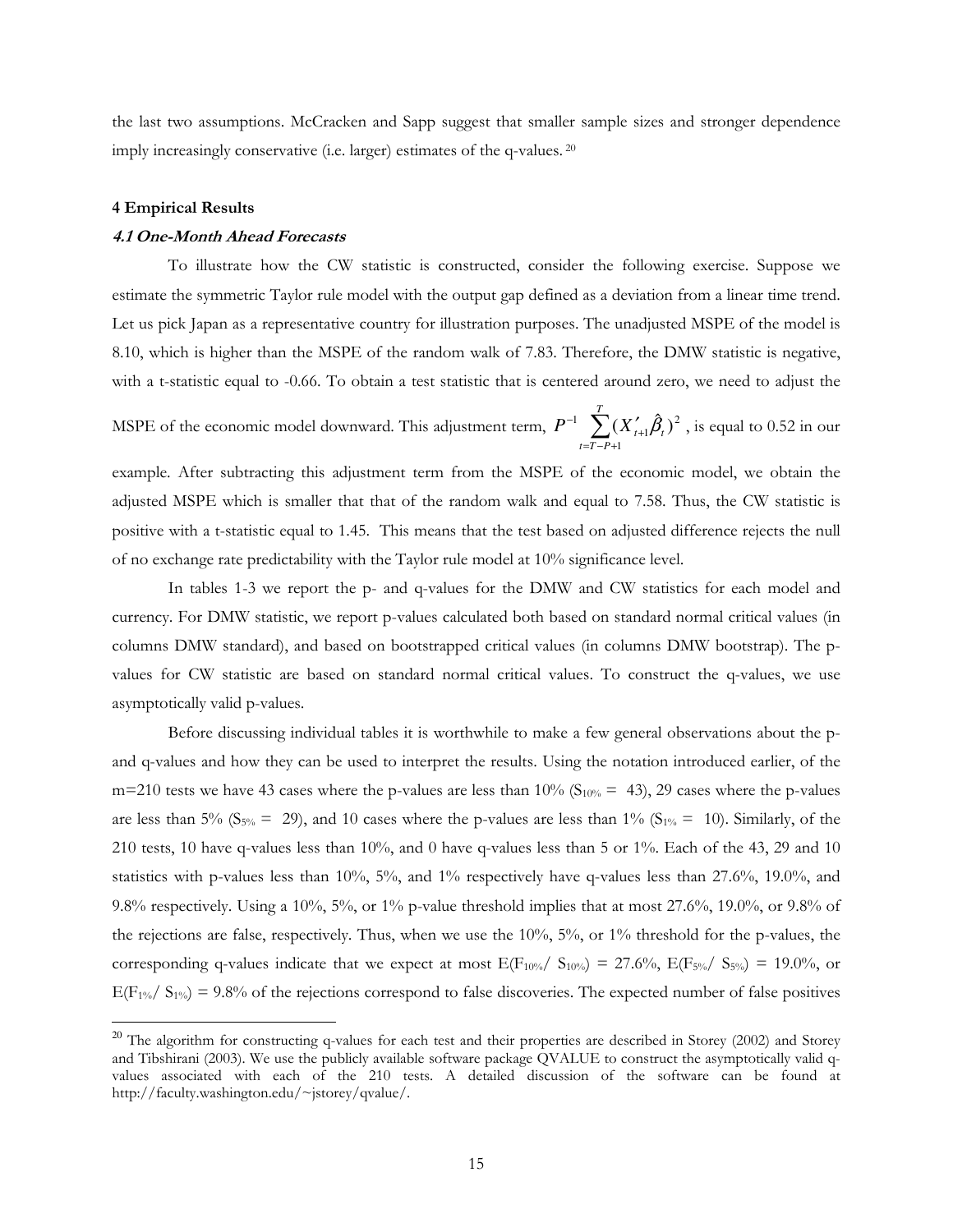$E(F_{10\%}) = 27.6\% \cdot 43 \approx 12$ ,  $E(F_{5\%}) = 19.0\% \cdot 29 \approx 6$ ,  $E(F_{1\%}) = 9.8\% \cdot 10 \approx 1$  is much smaller than the number of rejections implied by 10%, 5%, and 1% rejection thresholds. Since the expected number of false discoveries is reasonably small as a proportion of those rejections, we use 10%, 5%, and 1% p-value rejection thresholds as decision rules for detecting predictive ability in the models despite the existence of multiple testing. Alternatively, we could set a q-value threshold of, say, 10% and reject the null only when the probability of making wrong rejection is less than 10%.

#### Taylor Rule Fundamentals

Table 1 summarizes the results for 1-month-ahead forecasts of exchange rates using symmetric Taylor rule fundamentals with linear, quadratic and HP trends to estimate potential output. Using the Clark and West procedure, the model with Taylor rule fundamentals significantly outperforms the random walk for 2 out of 12 countries with a linear trend (Canada at 1% and Japan at 10% significance level), for 2 out of 12 countries with a quadratic trend (Canada at 1% and Italy at 5% significance level), and for 6 out of 12 countries with an HP trend (Canada at 1%, U.K., Italy and Portugal at 5%, and France and Japan at 10% level). The model significantly outperforms the random walk with at least one of the output gap specifications for 6 out of 12 currencies. The results also illustrate the well known difficulty of outpredicting the naïve nochange model based on MSPE comparisons. The DMW procedure with standard normal critical values concludes that the random walk performs significantly better than the symmetric Taylor rule model for all of the currencies and output gap specifications. The p-values for DMW statistic calculated using bootstrap suggest more evidence of predictive ability than standard normal p-values, although not as much evidence as with the CW statistic. According to the p-values, the model significantly outperforms the random walk for Canada (at 1% level) with a linear and a quadratic trend, and for 3 out of 12 countries with an HP trend (Canada at 1%, U.K at 5%, and France at 10% level). The model significantly outperforms the random walk with at least one of the output gap specifications for 3 out of 12 currencies.

Short-term predictability increases when we use the Taylor rule where the foreign country targets the exchange rate. Table 2 presents the results for the Taylor rule model with exchange rate targeting. Using the Clark and West procedure, the model significantly outperforms the random walk for 4 out of 12 countries with a linear trend (Denmark and Portugal at 5%, and Canada and Sweden at 10% significance level), for 5 out of 12 countries with a quadratic trend (Canada, Denmark and Portugal at 5%, and Italy and Sweden at 10% significance level) and for 5 out of 12 countries with an HP trend (U.K. and Portugal at 1%, Canada and Italy at 5%, and France at 10% level). The model significantly outperforms the random walk with at least one of the output gap specifications for 7 of the 12 of the countries. Combining the symmetric and asymmetric Taylor rule models, evidence of short-term predictability is found for 8 out of 12 countries: the exceptions being Switzerland, Germany, Australia, and Netherlands. In accord with the results in Table 1, the model cannot significantly outperform the random walk for any output gap specification using the DMW statistic with standard normal inference. The DMW statistic with bootstrapped critical values indicates weaker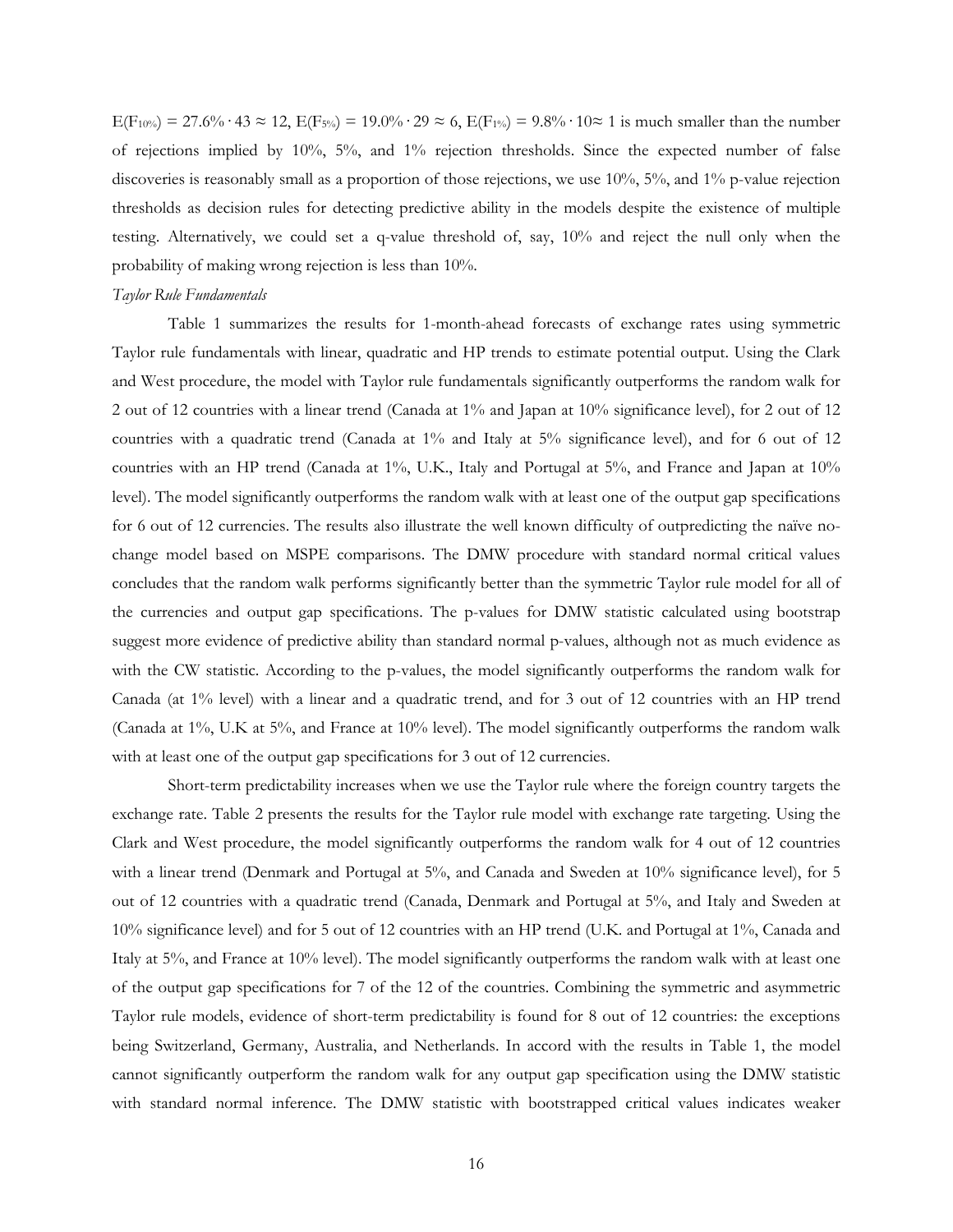predictive ability than the CW statistic. According to the p-values, the model significantly outperforms the random walk for 2 out of 12 countries with a linear trend (Canada at 5% and Denmark at 10%) and an HP trend (Canada and U.K. at 5%), and only for Canada (at 5% level) with a quadratic trend. The model significantly outperforms the random walk with at least one of the output gap specifications for 3 out of 12 currencies.

The findings confirm the importance of inference methodology for exchange rate predictability. The CW statistic provides strong evidence of exchange rate predictability based on Taylor rule fundamentals, especially when the asymmetric model with exchange rate targeting is used, while the commonly used DMW statistic does not provide support for the Taylor rule models over the random walk model. This is not a case of two tests providing conflicting results. Since the DMW statistic is severely undersized, and the CW statistic is approximately correctly sized, the results with the CW statistic provide support for exchange rate predictability that would be masked if the (undersized) DMW tests were used. Using the DMW statistic with bootstrapped critical values provides more evidence of exchange rate predictability than the DMW statistic with standard normal critical values, although not as much evidence as with the CW statistic.

#### Monetary Fundamentals

Table 3 contains the results for 1-month-ahead forecasts of the exchange rates using the monetary, UIRP, and PPP fundamentals described in Section 2. The CW statistic provides some evidence of exchange rate predictability. The monetary model has higher predictive ability for 3 out of 12 countries (Switzerland and Japan at 5% level, and Denmark at 10% level). As with the Taylor rule models, no evidence of predictability is found with the DMW statistic. The monetary model does not produce forecasts with MSPE lower than that for the random walk model for any currency. Consequently, using unadjusted statistics with standard normal critical values provides no evidence of exchange rate predictability for any currency in our sample. The p-values for DMW statistic calculated using bootstrap do not provide significant evidence of predictability either.

#### UIRP Fundamentals

 $\overline{a}$ 

We estimate the model with UIRP fundamentals for all countries except Denmark, Netherlands and Portugal, which are excluded from the sample because of the lack of interest rate data. This leaves 9 countries in the sample. Using the CW statistic, the model with UIRP fundamentals significantly outperforms the random walk for 3 out of 9 countries (Canada at 1% level, and Japan and U.K at 10 % level). Clark and West (2005a) examine the predictability of UIRP fundamentals for 4 countries: Japan, Switzerland, Canada and the U.K. Looking at a slightly shorter period of recent data they obtain similar results. 21 They find that the UIRP fundamental-based model significantly outpredicts the random walk for Canada and Switzerland (at the 5% level). Using more data we find that the UIRP fundamentals perform better for the U.K. However, since we

<sup>21</sup> Clark and West (2005a) examine the period from January 1980 to October 2003 for Canada and Japan, and from January 1975 to October 2003 for Switzerland and the U.K.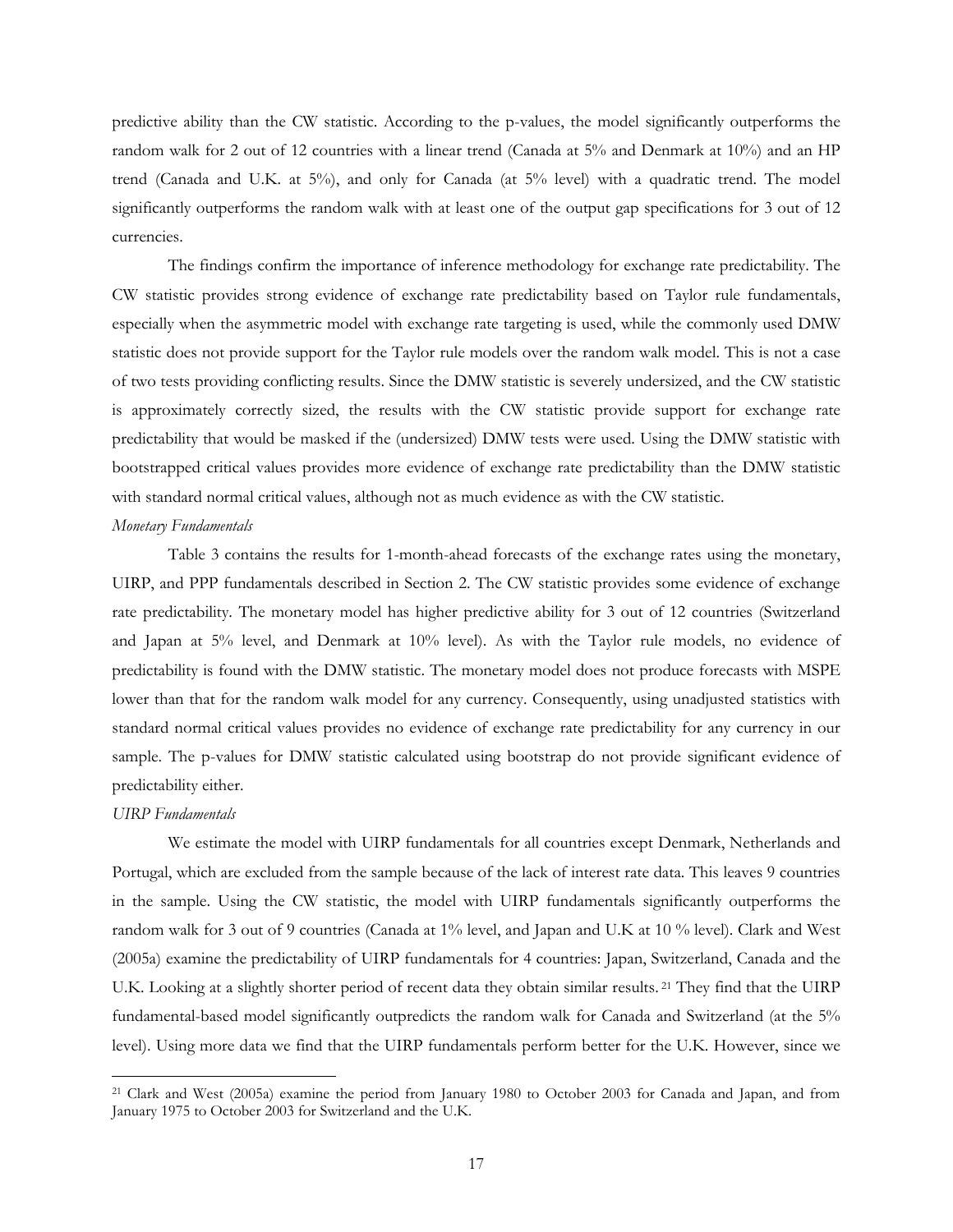are using a shorter period of data for Switzerland, which starts in January 1980 instead of January 1975, we are unable to detect statistically significant superior performance of the model for the Swiss franc. Overall, the evidence of exchange rate predictability with UIRP fundamentals is about the same as with monetary fundamentals. Once again, we find no evidence of exchange rate predictability using the DMW statistic with standard normal critical values. According to the p-values calculated using bootstrap for the DMW statistic, the model with UIRP fundamentals significantly outperforms the random walk only for Canada (at the 1% level).

#### PPP Fundamentals

For the PPP model, using CW procedure makes an adjusted MSPE of the model smaller than that of the random walk for 8 out of 12 countries. However, the model significantly outperforms the random walk only for Portugal (at 5% level) and Denmark (at 10% level). As with the monetary model, no evidence of exchange rate predictability is found using the DMW statistic with either normal or bootstrapped critical values.

The evidence of exchange rate predictability with monetary, PPP, and UIRP fundamentals is clearly weaker than that with Taylor rule fundamentals. Using the CW statistic, none of the models significantly outperforms the random walk for more than 3 countries and, and combining the three models, evidence of predictability can be found for 6 of the 12 countries, compared with 8 of the 12 countries using the Taylor rule models. Using the DMW statistic with bootstrapped critical values and combining the three models, evidence of predictability can be found for only 1 of the 12 countries, compared with 6 of the 12 countries using the Taylor rule models.

#### 4.2 Long Horizon Forecasts

 $\overline{a}$ 

For longer horizons (from 3 to 36 month), we construct the test statistic as described in section 3.1 of Clark and West (2005a). Extending the forecast horizon beyond  $h=1$  introduces serial correlation of order (*h*-1) in the error term. With overlapping data the resulting time series  $2y_{t+h,h}X'_{t+1}\hat{\beta}_t$  follows a MA(*h*-1) process under the null. Thus, we need to account for serial correlation when performing inference for horizons  $h$  >1. Clark and West (2005a) suggest using the heteroskedasticity and autocorrelation consistent (HAC) estimator developed in West (1996), which in our case reduces to a mean adjusted version of the Hodrick (1992) estimator. Table 4 summarizes the results for long-horizon forecasts. The Taylor rule fundamentals are constructed using the deviation of actual output from its quadratic trend as a measure of the output gap. According to Clark and West (2005a), using the West-Hodrick HAC estimator in long-horizon tests results in more accurately sized tests than using the Andrews (1991) or Andrews-Monahan (1991) HAC estimator. 22 The p-values for the DMW statistic are calculated using bootstrap.

<sup>&</sup>lt;sup>22</sup>The results for the test statistics with Andrews (1991) HAC estimator exhibits a similar pattern.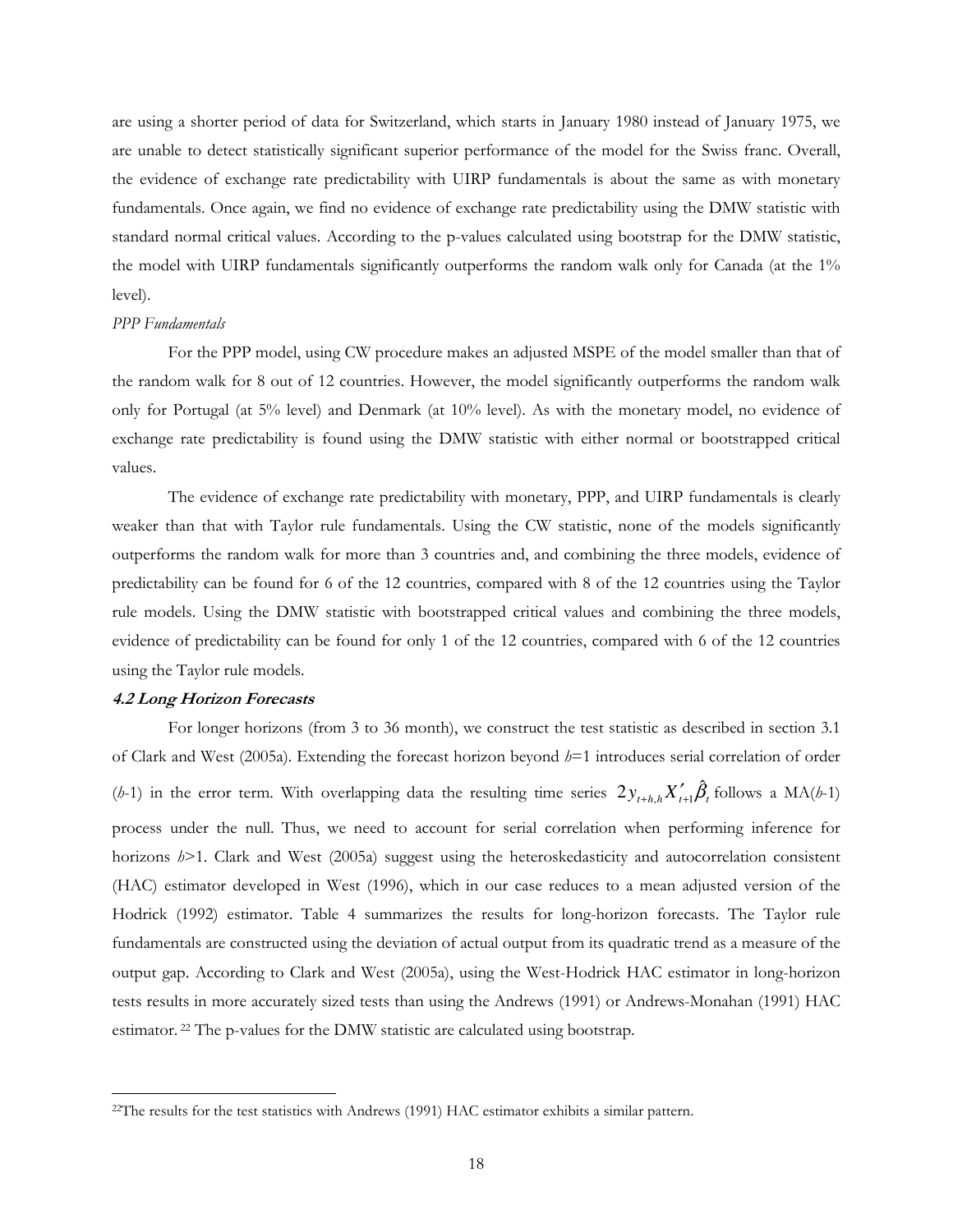Table 4 shows that the out-of-sample predictability of the exchange rate models does not increase significantly as the horizon increases for any model or currency. Using the new inference procedure we do not find evidence supporting increased forecasting ability in the long run. Although the p-values decrease at very long horizons of 36 months for the majority of models and currencies, the decrease is never enough to indicate exchange rate predictability of the model. None of the models predicts the exchange rate significantly better than the random walk at horizons longer than 6 months.

Engel and West (2005) argue that when fundamentals are I(1) and the factor for discounting future fundamentals is close to one, the present value asset pricing model, which is consistent with a wide range of exchange rate models including those considered in this paper, places greater weight on future fundamentals than on current fundamentals, which therefore have weak forecasting power. Wang (2006) shows that, under the Engel-West explanation, long-horizon regressions have more predictive ability than the short-horizon regressions only when the change of fundamentals is highly persistent, and, even in this case, this increase is generally small and hard to detect in finite samples. Our results confirm the difficulty of detecting higher predictability in long-horizon regressions and provide some empirical support for the findings in Wang (2006). He shows, both analytically and using Monte Carlo methods, that under the moderate amount of persistence of the change of fundamentals actually observed in the data, the change of the exchange rate is less serially correlated in long-horizon data than in short-horizon data. Therefore, the exchange rate behaves more like a random walk in long-horizon than in short-horizon data, making it harder to find statistical evidence in favor of the economic model over the random walk in long-horizon regressions than in shorthorizons regressions.

# 5. Conclusions

 $\overline{a}$ 

Research on exchange rate predictability has come full circle from the "no predictability at short horizons" results of Meese and Rogoff (1983a, 1983b) to the "predictability at long horizons but not short horizons" results of Mark (1995) and Chen and Mark (1996) to the "no predictability at any horizons" results of Cheung, Chinn, and Pascual (2005). We come to a very different conclusion, reporting strong evidence of exchange rate predictability at the one-month horizon, slight evidence of predictability at the six-month horizon, and no evidence of predictability at longer horizons.<sup>23</sup>

We show that model selection and inference methodology both play an important role in providing evidence of exchange rate predictability. Using the CW statistic, which adjusts for bias in the MSPE from the alternative model under the null, we provide evidence of short-run exchange rate predictability for models with Taylor rule fundamentals and 1970s vintage models with monetary, UIRP, and PPP fundamentals. Had we used the unadjusted DMW statistic with standard normal critical values, we would have incorrectly

<sup>&</sup>lt;sup>23</sup> Using a new bootstrap technique and/or extending the sample size used in Mark (1995), Kilian (1999) finds evidence that the forecasting ability of the monetary exchange rate model decreases or stays the same with the horizon.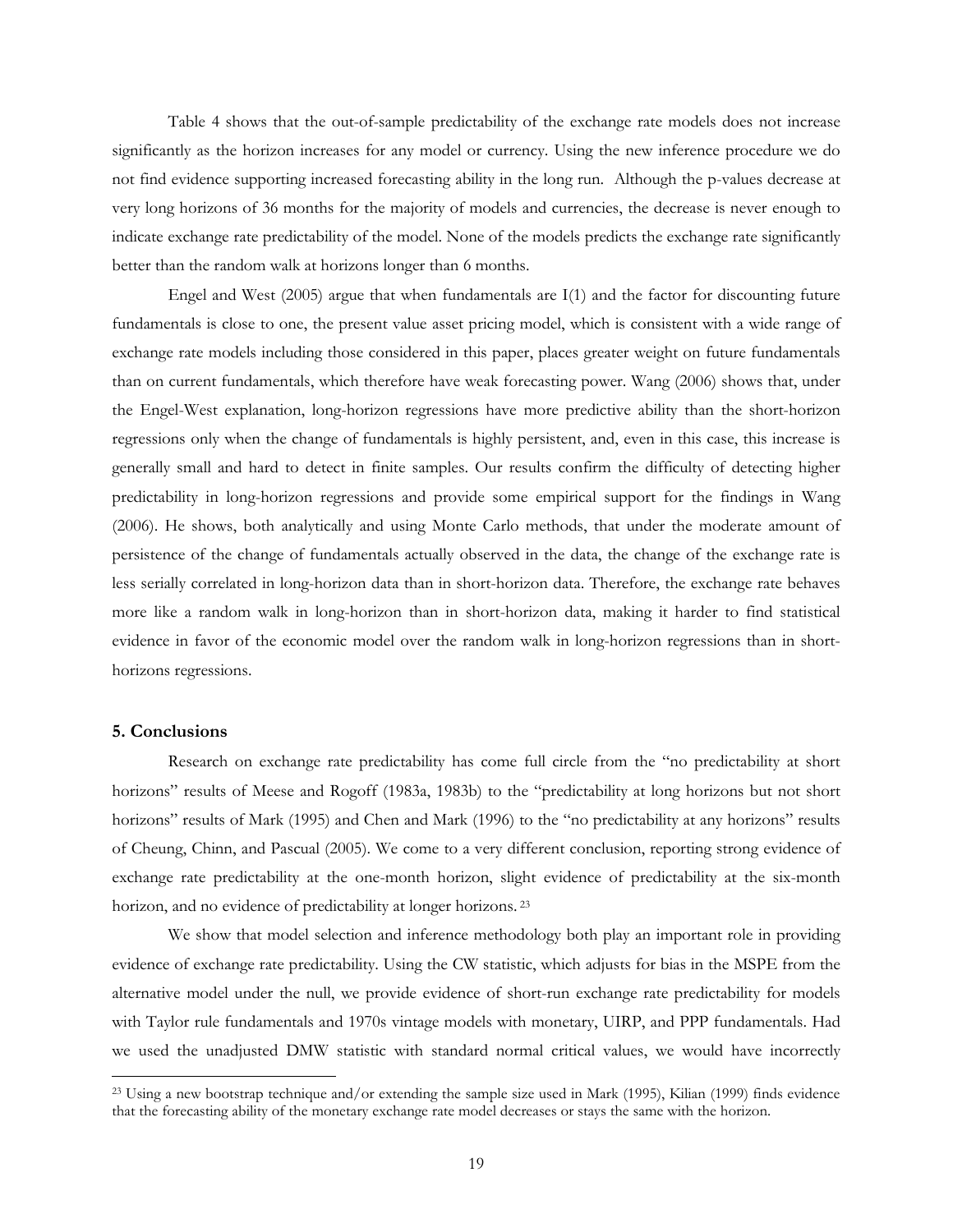concluded that none of the models could forecast better than a random walk at any horizon even when the economic model actually had statistically significant predictive power.

While we find some evidence of short-run predictability using models with monetary, UIRP, and PPP fundamentals, the Taylor rule models perform better out-of sample with the model that incorporates exchange rate targeting in the foreign country having the best forecasting ability. At the one-month-ahead horizon, we find evidence of predictability using the Taylor rule models for 8 out of 12 currencies. We do not find statistical evidence that exchange rate predictability increases with the horizon, and we find no evidence of exchange rate predictability with economic models at any horizons beyond six months.

Our results can be interpreted in the context of Engel and West (2005), who show that, if fundamentals are I(1) and the discount factor is large, exchange rates will approximately follow a random walk and it is not surprising that present-value models do not produce evidence of predictability. Wang (2006) shows that, under the moderate degree of persistence of the change of fundamentals observed in the data, short-horizon regressions have more power than long-horizon regressions. We demonstrate the importance of inference methodology in assessing these results. Using the (undersized) DMW statistic with standard normal critical values, we "confirm" previous work that fails to find evidence of predictability at any horizon with either conventional or Taylor rule models. It is only by using the (correctly sized) CW statistic, especially in conjunction with the Taylor rule models, that we find evidence of predictability at short-run, but not longrun, horizons.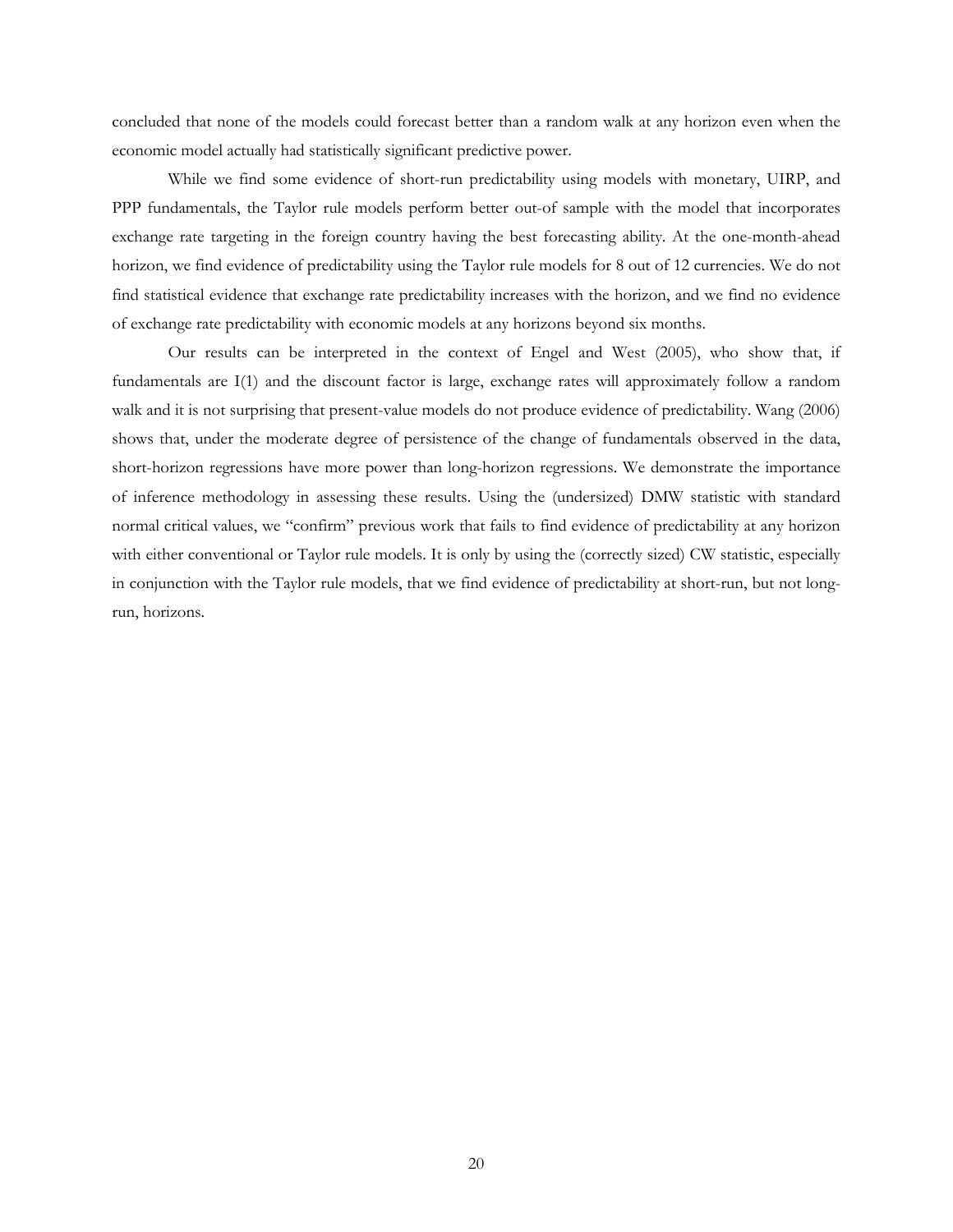# **References**

Alquist, Ron and Menzie Chinn, "Conventional and Unconventional Approaches to Exchange Rate Modeling and Assessment," NBER Working Paper No.12481, 2006

Andrews, Donald W. K.., "Heteroskedasticity and Autocorrelation Consistent Covariance Matrix Estimation." Econometrica, 1991, 59, pp. 817-858.

Andrews, Donald W. K.. and J. Christopher Monahan, "An Improved Heteroskedasticity and Autocorrelation Consistent Covariance Matrix Estimator." Econometrica, 1991, 60, pp. 953-966.

Berkowitz, Jeremy and Lorenzo Giorgianni, "Long-Horizon Exchange Rate Predictability?" Review of Economics and Statistics, February 2001, 83(1), pp. 81-91

Benjamini, Yoav and Yosef Hochberg, "Controlling the False Discovery Rate: a Practical and Powerful Approach to Multiple Testing" Journal of Royal Statistical Society, 1995, Series B, 57(1), pp.289-300

Chen, Jian and Nelson Mark, "Alternative Long-Horizon Exchange Rate Predictors" International Journal of Finance and Economics, October 1996, 1, pp.229-250

Cheung, Yin-Wong; Menzie D. Chinn, and Antonio Garcia Pascual, "Empirical Exchange Rate Models of the Nineties: Are Any Fit to Survive?" Journal of International Money and Finance, 2005, 24, 1150-1175.

Chinn, Menzie D., "The (Partial) Rehabilitation of Interest Rate Parity in the Floating Rate Era: Longer Horizons, Alternative Expectations and Emerging Markets" Journal of International Money and Finance, 2006, 26, pp.7-21

Chinn, Menzie D. and Richard A. Meese, "Banking on Currency Forecasts: How Predictable Is Change in Money?" Journal of International Economics, February 1995, 38(1-2), pp. 161-178

Chinn, Menzie D. and Guy Meredith, "Monetary Policy and Long-Horizon Uncovered Interest Parity." IMF Staff Papers 51(3), 2004, pp. 409-430.

Clarida, Richard, Jordi Gali, and Mark Gertler,. "Monetary Rules in Practice: Some International Evidence." European Economic Review, 1998, 42, pp. 1033-1067

Clark, Todd E. and Michael W. McCracken, "Tests of Equal Forecast Accuracy and Encompassing for Nested Models" Journal of Econometrics, 2001, 105, pp. 671-110

\_, "The Predictive Content of the Output Gap for Inflation" manuscript, *Journal of Money, Credit and* Banking, forthcoming, 2005a

\_\_\_\_\_\_\_ , ''Evaluating Direct Multi-Step Forecasts'', Econometric Reviews, 2005b, 24, pp. 369-404

Clark, Todd and Kenneth West, "Using Out-of-Sample Mean Squared Prediction Errors to Test the Martingale Difference Hypothesis." Journal of Econometrics, forthcoming, 2005a

\_\_\_, "Approximately Normal Tests For Equal Predictive Accuracy in Nested Models" Journal of Econometrics, forthcoming, 2005b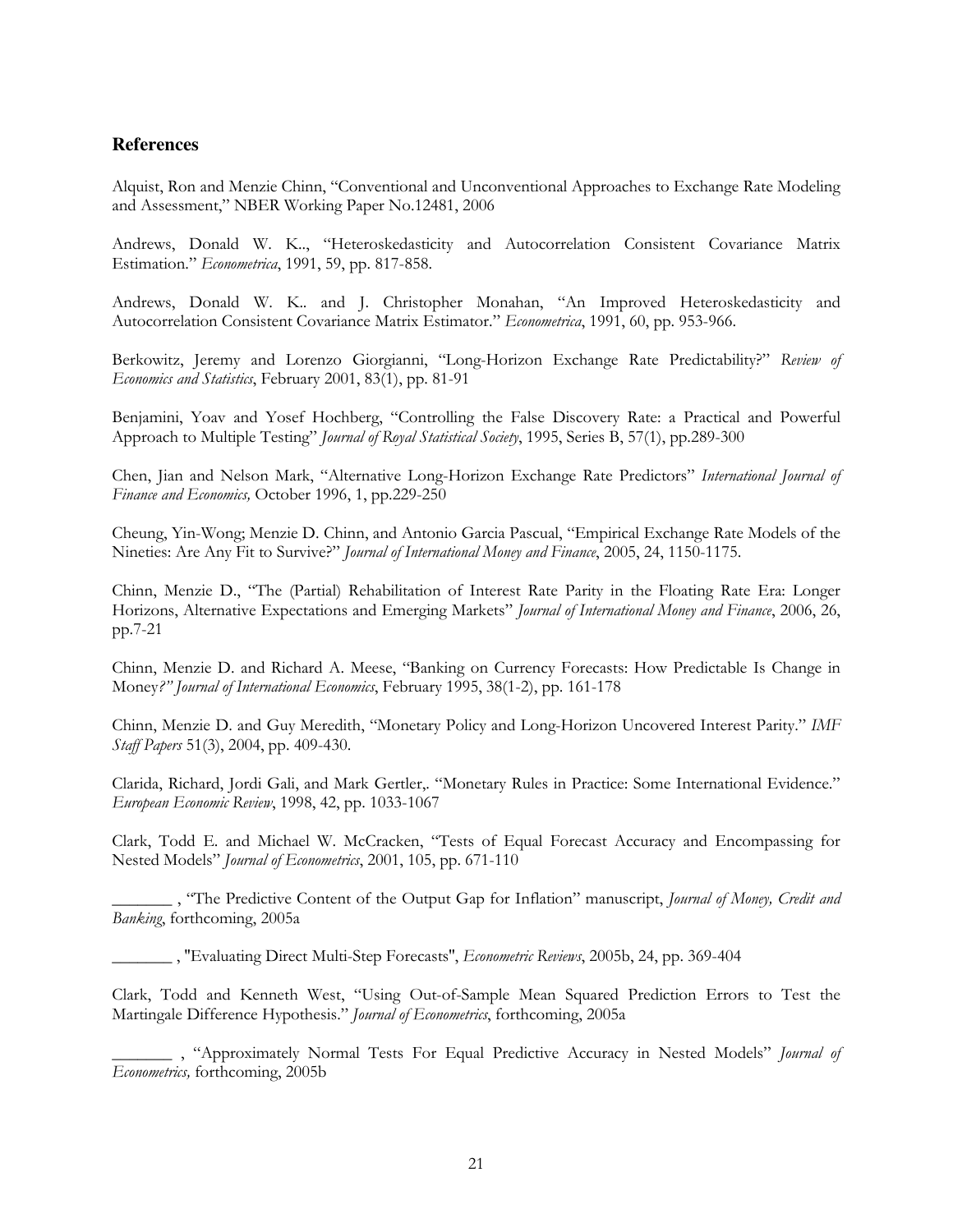Corradi, Valentina and Norman R. Swanson, "Nonparametric Bootstrap Procedures for Predictive Inference Based on Recursive Estimation Schemes" International Economic Review, forthcoming, 2005

Diebold, Francis and Robert Mariano, "Comparing Predictive Accuracy" Journal of Business and Economic Statistics, 1995, 13, 253-263

Engel, Charles and Kenneth West, "Exchange Rate and Fundamentals," Journal of Political Economy, 2005, 113, 485-517

\_\_\_, "Taylor Rules and the Deutschmark-Dollar Real Exchange Rates" Journal of Money, Credit and Banking, 2006, 38, 1175-1194.

Faust, Jon R., John Rogers and Jonathan H. Wright, "Exchange Rate Forecasting: The Errors We've Really Made." Journal of International Economics, 2003, 60, 35-59

Gourinchas, Pierre-Olivier and Helene Rey, "International Financial Adjustment," manuscript, Princeton University, 2005

Hodrick, Robert J., "Dividend Yields and Expected Stock Returns: Alternative Procedures for Inference and Measurement." The Review of Financial Studies, 1992, 5(3), pp. 357-386

Hodrick, Robert J. and Edward C. Prescott, "Postwar U.S. Business Cycles: An Empirical Investigation" Journal of Money, Credit, and Banking, 1997, 29, pp. 1-16

Inoue, Atsushi, and Lutz Kilian, "In-Sample or Out-of-Sample Tests of Predictability: Which One Should We Use?" Econometric Reviews, 2004, 23, 371-402.

Kilian, Lutz, "Exchange Rates and Monetary Fundamentals: What Do We Learn From Long-Horizon Regressions?" Journal of Applied Econometrics, 1999, 14(5), pp. 491-510

Mark, Nelson, "Exchange Rate and Fundamentals: Evidence on Long-Horizon Predictability" American Economic Review, March 1995, 85(1), pp.201-218

\_\_\_\_\_\_\_, "Changing Monetary Policy Rules, Learning and Real Exchange Rate Dynamics" NBER Working Paper 11061, 2005

Mark, Nelson and Donggyu Sul, "Nominal Exchange Rates and Monetary Fundamentals: Evidence from a Small Post-Bretton Woods Panel." Journal of International Economics, 2001, 53, pp. 29-52

McCracken, Michael W. "Asymptotics for Out-Of-Sample Tests of Causality", Journal of Economerics, forthcoming, 2006

McCracken, Michael W. and Stephen Sapp, "Evaluating the Predictability of Exchange Rates Using Long Horizon Regressions: Mind Your p's and q's!", Journal of Money, Credit and Banking, 2005, 37, pp. 473-494

Meese, Richard A. and Kenneth Rogoff, "Empirical Exchange Rate Models of the Seventies: Do They Fit Out of Sample?" Journal of International Economics, February 1983a, 14(1-2), pp. 3-24

"The Out of Sample Failure of Empirical Exchange Rate Models" in Jacob A. Frenkel, ed., Exchange Rates and International Macroeconomics. Chicago, IL: University of Chicago Press, 1983b, pp.6-105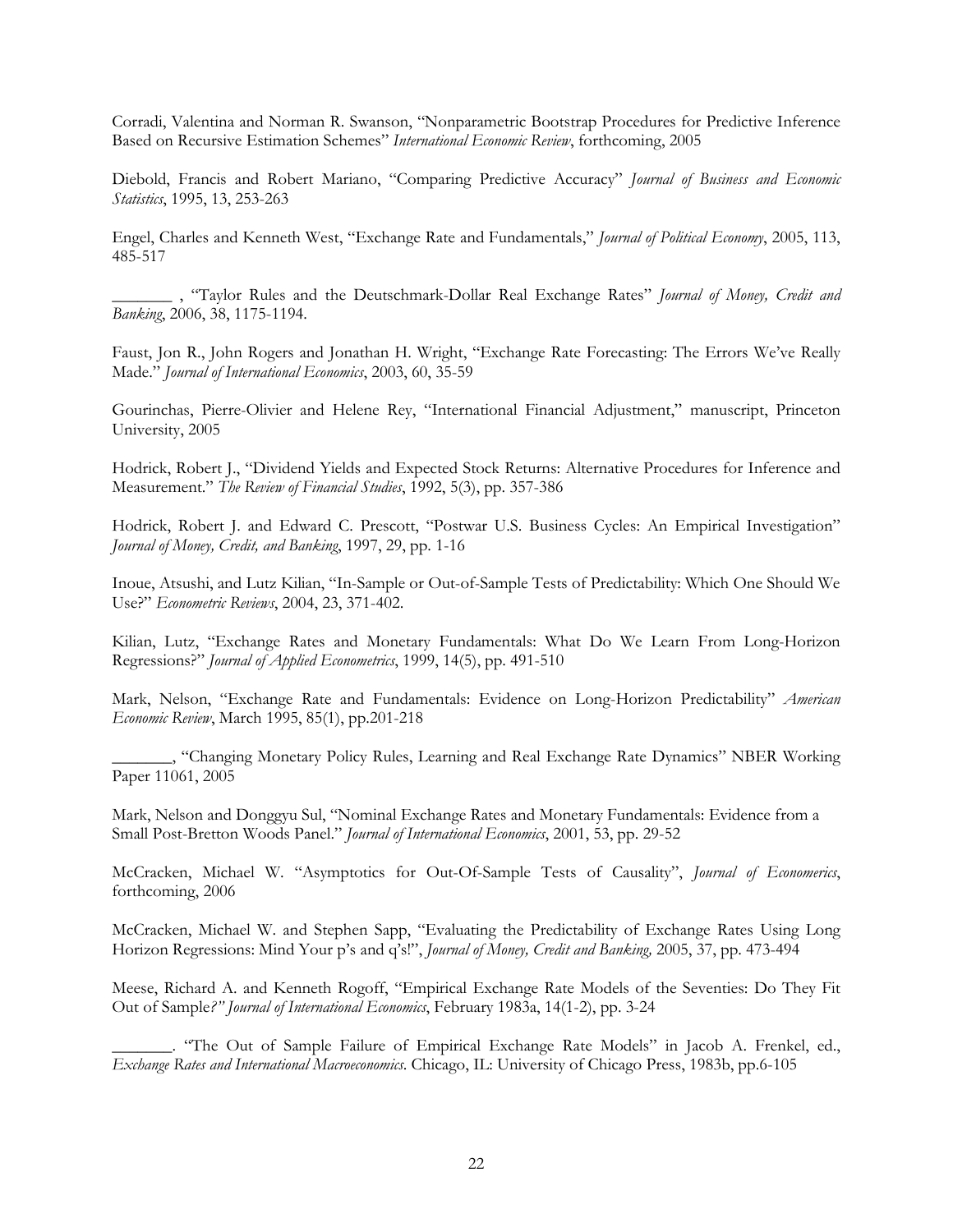Rossi, Barbara, "Testing Long-Horizon Predictive Ability with High Persistence, and the Meese-Rogoff Puzzle", International Economic Review, February 2005, 46(1), pp. 61-92

Storey, John D., "A Direct Approach to False Discovery Rates" Journal of Royal Statistical Society, 2002, Series B, 64(3), pp.479-498

\_\_\_\_\_\_\_., "The Positive False Discovery Rate: A Bayesian Interpretation and the q-value" The Annals of Statistics, 2003, 31(6), pp.2013-2035

Storey, John D. and Robert Tibshirani, "Statistical Significance for Genomewide Studies" Proceedings of the National Academy of Sciences, 2003, 100, pp.9440-9445

Papell, David H., "The Panel Purchasing Power Parity Puzzle" Journal of Money, Credit, and Banking, March 2006, 38(2), pp. 447-467

Taylor, John B., "Discretion versus Policy Rules in Practice" Carnegie-Rochester Conference Series on Public Policy, 1993, 39, pp. 195-214

Wang, Jiang, "Can Long Horizon Data Beat Random Walk Under Engel-West Explanation?", mimeo University of Wisconsin-Maddison, 2006

West, Kenneth D., "Asymptotic Inference about Predictive Ability" Econometrica, 1996, 64, pp.1067-1084

\_\_\_\_\_\_\_. "Forecast Evaluation" manuscript, mimeo University of Wisconsin, 2005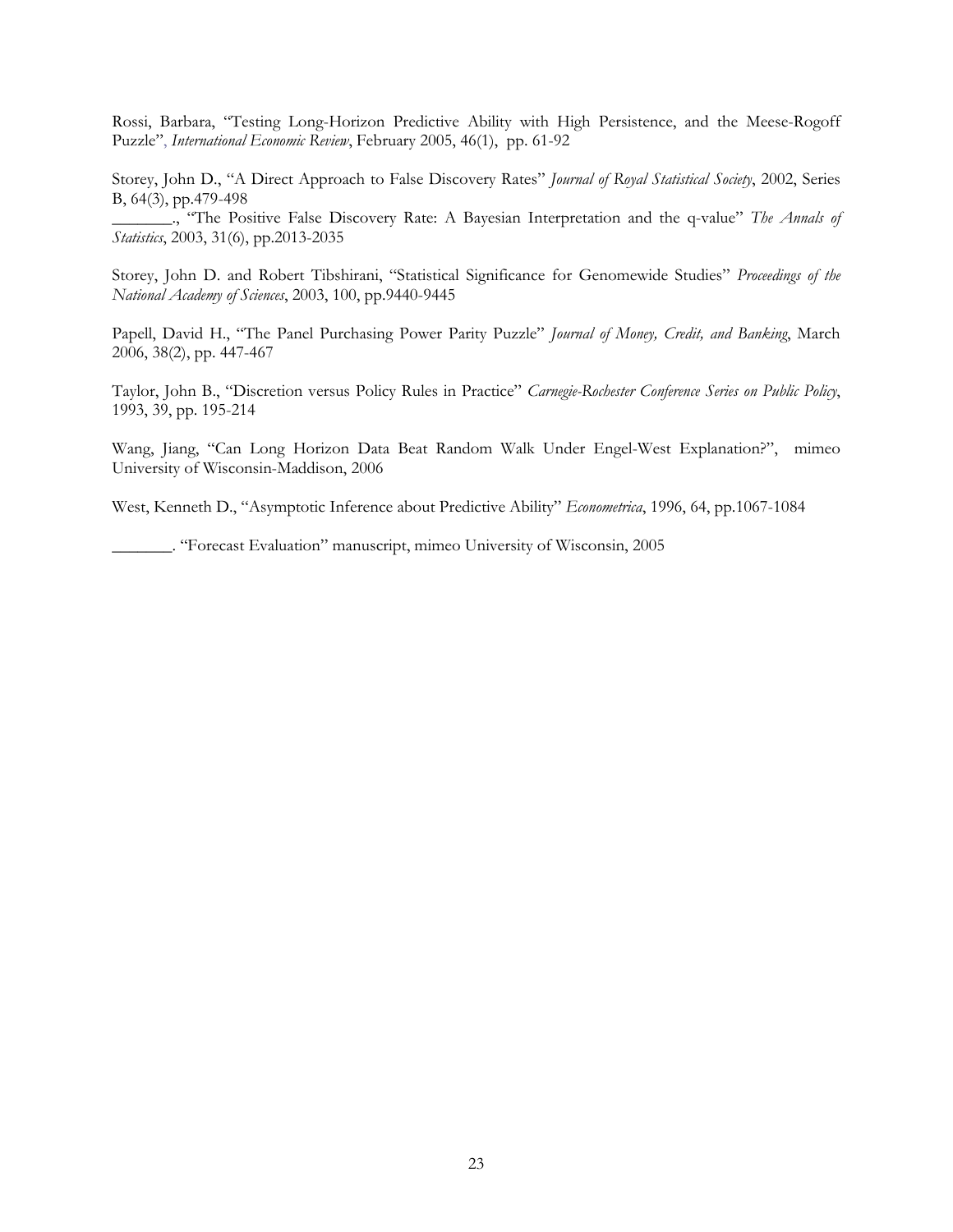| Country     |         |          | Linear Trend |            |          | Quadratic Trend |            | HP Filter |                |                |
|-------------|---------|----------|--------------|------------|----------|-----------------|------------|-----------|----------------|----------------|
|             |         | DMW      | DMW          | CW         | DMW      | DMW             | CW         | DMW       | DMW            | CW             |
|             |         | standard | bootstrap    |            | standard | bootstrap       |            | standard  | bootstrap      |                |
| Japan       |         |          |              |            |          |                 |            |           |                |                |
|             | p-value | 0.745    | 0.242        | $0.074*$   | 0.938    | 0.607           | 0.166      | 0.662     | 0.272          | $0.089*$       |
|             | q-value |          | 0.362        | 0.252      |          | 0.489           | 0.344      |           | 0.377          | 0.272          |
| Canada      |         |          |              |            |          |                 |            |           |                |                |
|             | p-value | 0.177    | $0.004***$   | $0.006***$ | 0.258    | $0.007***$      | $0.008***$ | 0.154     | $0.006***$     | $0.006***$     |
|             | q-value |          | $0.098*$     | $0.098*$   |          | $0.098*$        | $0.098*$   |           | $0.098*$       | $0.098*$       |
| Switzerland |         |          |              |            |          |                 |            |           |                |                |
|             | p-value | 0.922    | 0.681        | 0.575      | 0.899    | 0.578           | 0.524      | 0.745     | 0.390          | 0.295          |
|             | q-value |          | 0.500        | 0.486      |          | 0.486           | 0.479      |           | 0.430          | 0.382          |
| U.K.        |         |          |              |            |          |                 |            |           |                |                |
|             | p-value | 0.773    | 0.166        | 0.271      | 0.735    | 0.143           | 0.218      | 0.417     | $0.030**$      | $0.035**$      |
|             | q-value |          | 0.344        | 0.377      |          | 0.323           | 0.348      |           | 0.181          | 0.188          |
| France      |         |          |              |            |          |                 |            |           |                |                |
|             | p-value | 0.773    | 0.183        | 0.195      | 0.773    | 0.214           | 0.206      | 0.564     | $0.081*$       | $0.080*$       |
|             | q-value |          | 0.345        | 0.345      |          | 0.347           | 0.348      |           | 0.261          | 0.261          |
| Germany     |         |          |              |            |          |                 |            |           |                |                |
|             | p-value | 0.892    | 0.490        | 0.567      | 0.843    | 0.403<br>0.429  | 0.433      | 0.722     | 0.262<br>0.377 | 0.224<br>0.348 |
|             | q-value |          | 0.466        | 0.486      |          |                 | 0.441      |           |                |                |
| Italy       | p-value | 0.920    | 0.825        | 0.136      | 0.802    | 0.667           | $0.042**$  | 0.575     | 0.377          | $0.025**$      |
|             | q-value |          | 0.533        | 0.323      |          | 0.500           | 0.188      |           | 0.430          | 0.181          |
| Sweden      |         |          |              |            |          |                 |            |           |                |                |
|             | p-value | 0.964    | 0.675        | 0.348      | 0.944    | 0.565           | 0.288      | 0.938     | 0.619          | 0.599          |
|             | q-value |          | 0.500        | 0.406      |          | 0.486           | 0.380      |           | 0.493          | 0.489          |
| Australia   |         |          |              |            |          |                 |            |           |                |                |
|             | p-value | 0.855    | 0.276        | 0.252      | 0.824    | 0.382           | 0.484      | 0.984     | 0.928          | 0.575          |
|             | q-value |          | 0.377        | 0.368      |          | 0.429           | 0.465      |           | 0.561          | 0.486          |
| Denmark     |         |          |              |            |          |                 |            |           |                |                |
|             | p-value | 0.752    | 0.184        | 0.192      | 0.846    | 0.323           | 0.319      | 0.995     | 0.941          | 0.930          |
|             | q-value |          | 0.345        | 0.345      |          | 0.388           | 0.387      |           | 0.563          | 0.561          |
| Netherlands |         |          |              |            |          |                 |            |           |                |                |
|             | p-value | 0.957    | 0.783        | 0.674      | 0.946    | 0.749           | 0.691      | 0.955     | 0.806          | 0.810          |
|             | q-value |          | 0.533        | 0.500      |          | 0.524           | 0.500      |           | 0.533          | 0.533          |
| Portugal    |         |          |              |            |          |                 |            |           |                |                |
|             | p-value | 0.755    | 0.897        | 0.128      | 0.841    | 0.935           | 0.145      | 0.548     | 0.744          | $0.038**$      |
|             | q-value |          | 0.555        | 0.323      |          | 0.562           | 0.323      |           | 0.524          | 0.188          |

Table 1. p and q-values for Symmetric Taylor Rule Model

Notes to Tables 1 and 2:

1. The models are estimated using data from March, 1973 for all countries except Denmark, for which output is only available from January 1974.

2. To detrend the monthly output series using HP filter, we use the value of smoothing parameter equal to 14400.

3. The output gap in period t is calculated using all the currently available data. The output gap for the first period is calculated using output series from 1971:1 to 1973:3.

4. The p-values in columns DMW standard and CW are based on standard normal critical values. The p-values in columns DMW bootstrap are calculated using bootstrap. The q-values are calculated using the algorithm due to Storey (2003).

5. In all of the tables,  $\kappa$ ,  $\kappa$ , and  $\kappa$  denote test statistics significant at 10, 5, and 1% level, respectively, based on critical values for one-sided tests.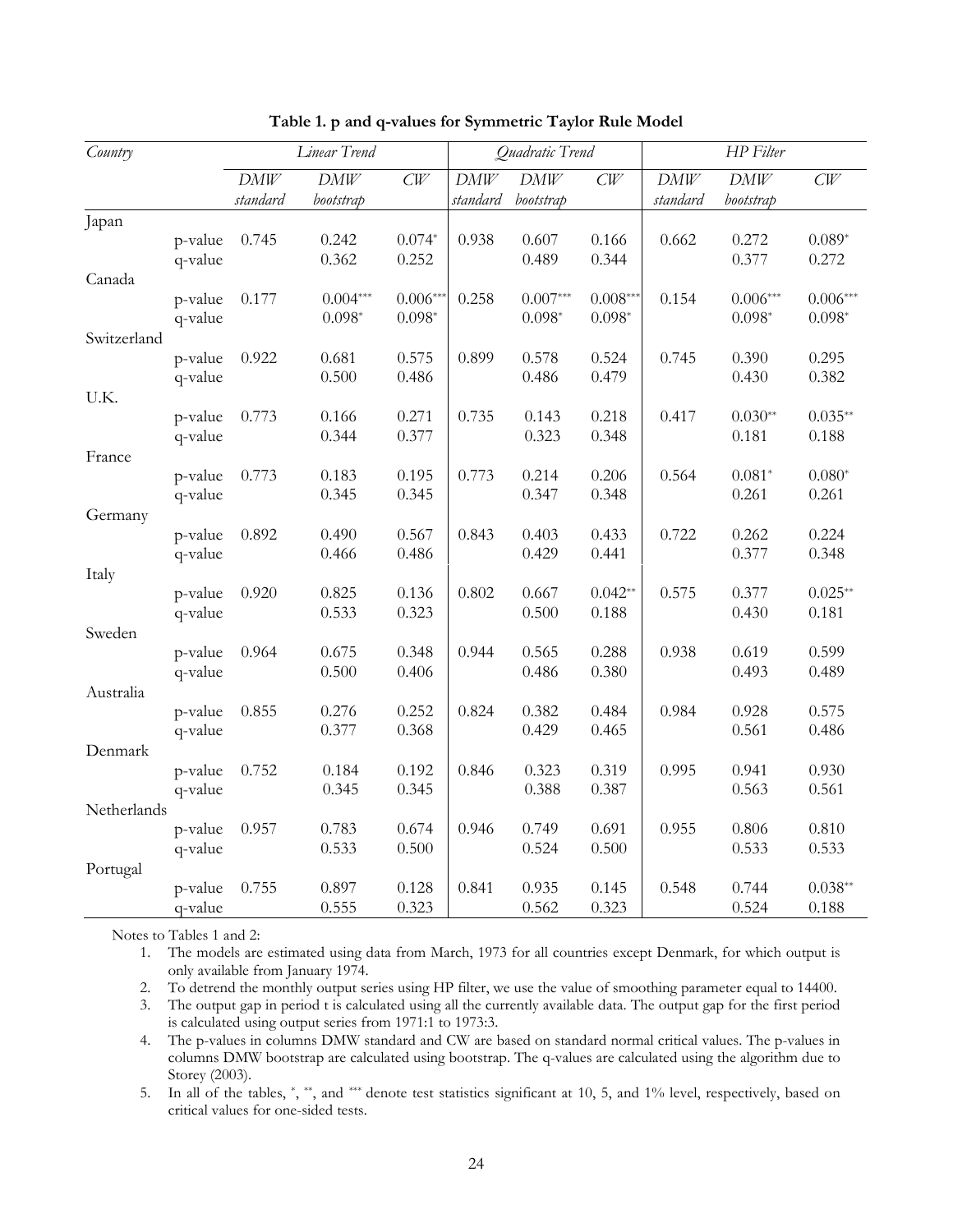| Country     |                    |                 | Linear Trend     |                | Quadratic Trend |                  |                | HP Filter         |                  |                |
|-------------|--------------------|-----------------|------------------|----------------|-----------------|------------------|----------------|-------------------|------------------|----------------|
|             |                    | DMW<br>standard | DMW<br>bootstrap | CW             | DMW<br>standard | DMW<br>bootstrap | CW             | $DMW$<br>standard | DMW<br>bootstrap | CW             |
| Japan       |                    |                 |                  |                |                 |                  |                |                   |                  |                |
|             | p-value<br>q-value | 0.972           | 0.566<br>0.486   | 0.140<br>0.323 | 0.954           | 0.477<br>0.464   | 0.130<br>0.323 | 0.943             | 0.494<br>0.466   | 0.334<br>0.397 |
| Canada      |                    |                 |                  |                |                 |                  |                |                   |                  |                |
|             | p-value            | 0.663           | $0.043**$        | $0.053*$       | 0.504           | $0.017**$        | $0.045**$      | 0.401             | $0.013**$        | $0.040**$      |
|             | q-value            |                 | 0.188            | 0.216          |                 | 0.170            | 0.190          |                   | 0.145            | 0.188          |
| Switzerland |                    |                 |                  |                |                 |                  |                |                   |                  |                |
|             | p-value            | 0.992           | 0.865            | 0.816          | 0.968           | 0.678            | 0.591          | 0.864             | 0.393            | 0.285          |
|             | q-value            |                 | 0.546            | 0.533          |                 | 0.500            | 0.486          |                   | 0.430            | 0.380          |
| U.K.        |                    |                 |                  |                |                 |                  |                |                   |                  |                |
|             | p-value            | 0.785           | 0.119            | 0.136          | 0.788           | 0.111            | 0.125          | 0.429             | $0.018**$        | $0.005***$     |
|             | q-value            |                 | 0.323            | 0.323          |                 | 0.309            | 0.323          |                   | 0.170            | $0.098*$       |
| France      |                    |                 |                  |                |                 |                  |                |                   |                  |                |
|             | p-value            | 0.890           | 0.266            | 0.143          | 0.901           | 0.296            | 0.171          | 0.853             | 0.233            | $0.097*$       |
|             | q-value            |                 | 0.377            | 0.323          |                 | 0.382            | 0.344          |                   | 0.352            | 0.277          |
| Germany     |                    |                 |                  |                |                 |                  |                |                   |                  |                |
|             | p-value            | 0.988           | 0.843<br>0.535   | 0.788          | 0.973           | 0.720<br>0.513   | 0.610<br>0.489 | 0.957             | 0.657<br>0.500   | 0.560<br>0.486 |
|             | q-value            |                 |                  | 0.533          |                 |                  |                |                   |                  |                |
| Italy       | p-value            | 0.964           | 0.819            | 0.193          | 0.883           | 0.589            | $0.065*$       | 0.839             | 0.521            | $0.043**$      |
|             | q-value            |                 | 0.533            | 0.345          |                 | 0.486            | 0.241          |                   | 0.479            | 0.188          |
| Sweden      |                    |                 |                  |                |                 |                  |                |                   |                  |                |
|             | p-value            | 0.980           | 0.573            | $0.067*$       | 0.956           | 0.436            | $0.061*$       | 0.975             | 0.584            | 0.164          |
|             | q-value            |                 | 0.486            | 0.242          |                 | 0.441            | 0.234          |                   | 0.486            | 0.344          |
| Australia   |                    |                 |                  |                |                 |                  |                |                   |                  |                |
|             | p-value            | 0.885           | 0.224            | 0.681          | 0.945           | 0.408            | 0.758          | 0.985             | 0.886            | 0.732          |
|             | q-value            |                 | 0.347            | 0.500          |                 | 0.431            | 0.528          |                   | 0.551            | 0.519          |
| Denmark     |                    |                 |                  |                |                 |                  |                |                   |                  |                |
|             | p-value            | 0.776           | $0.091*$         | $0.031**$      | 0.812           | 0.127            | $0.037**$      | 0.977             | 0.642            | 0.309          |
|             | q-value            |                 | 0.272            | 0.181          |                 | 0.323            | 0.188          |                   | 0.500            | 0.383          |
| Netherlands |                    |                 |                  |                |                 |                  |                |                   |                  |                |
|             | p-value            | 0.958           | 0.575            | 0.425          | 0.964           | 0.631            | 0.508          | 0.977             | 0.764            | 0.652          |
|             | q-value            |                 | 0.486            | 0.441          |                 | 0.499            | 0.472          |                   | 0.529            | 0.500          |
| Portugal    |                    |                 |                  |                |                 |                  |                |                   |                  |                |
|             | p-value            | 0.648           | 0.640            | $0.024**$      | 0.716           | 0.694            | $0.027**$      | 0.437             | 0.439            | $0.008***$     |
|             | q-value            |                 | 0.500            | 0.181          |                 | 0.500            | 0.181          |                   | 0.441            | $0.098*$       |

Table 2. p- and q-values for Taylor Rule Model with Exchange Rate Targeting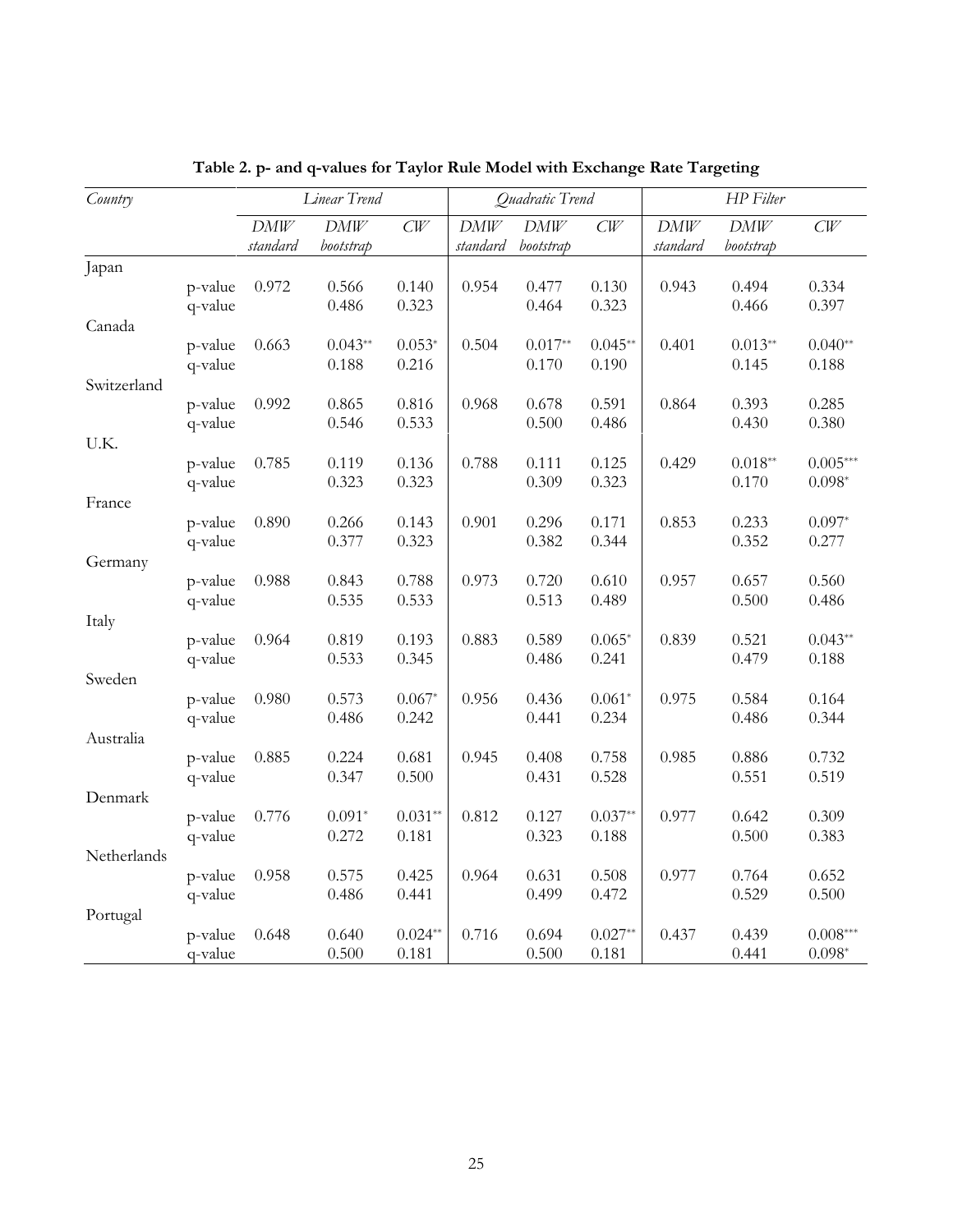| Country     |                    |                 | <b>UIRP</b> Model |                          |                        | PPP Model        |                | Monetary Model (k=0) |                  |                    |
|-------------|--------------------|-----------------|-------------------|--------------------------|------------------------|------------------|----------------|----------------------|------------------|--------------------|
|             |                    | DMW<br>standard | DMW<br>bootstrap  | CW                       | <b>DMW</b><br>standard | DMW<br>bootstrap | CW             | $DMW$<br>standard    | DMW<br>bootstrap | CW                 |
| Japan       |                    |                 |                   |                          |                        |                  |                |                      |                  |                    |
|             | p-value<br>q-value | 0.688           | 0.443<br>0.441    | $0.061*$<br>0.234        | 0.941                  | 0.672<br>0.500   | 0.605<br>0.488 | 0.680                | 0.175<br>0.345   | $0.028**$<br>0.181 |
| Canada      |                    |                 |                   |                          |                        |                  |                |                      |                  |                    |
|             | p-value            | 0.149           | $0.005***$        | $0.003***$               | 0.965                  | 0.779            | 0.824          | 0.829                | 0.277            | 0.209              |
|             | q-value            |                 | $0.098*$          | $0.098*$                 |                        | 0.533            | 0.533          |                      | 0.377            | 0.348              |
| Switzerland |                    |                 |                   |                          |                        |                  |                |                      |                  |                    |
|             | p-value            | 0.844           | 0.457             | 0.179                    | 0.941                  | 0.779            | 0.691          | 0.985                | 0.400            | $0.022**$          |
|             | q-value            |                 | 0.452             | 0.345                    |                        | 0.533            | 0.500          |                      | 0.429            | 0.181              |
| U.K.        |                    |                 |                   |                          |                        |                  |                |                      |                  |                    |
|             | p-value            | 0.702           | 0.217             | $0.070*$                 | 0.695                  | 0.230            | 0.382          | 0.722                | 0.200            | 0.316              |
|             | q-value            |                 | 0.348             | 0.245                    |                        | 0.352            | 0.430          |                      | 0.345            | 0.387              |
| France      |                    |                 |                   |                          |                        |                  |                |                      |                  |                    |
|             | p-value            | 0.977           | 0.876             | 0.831                    | 0.874                  | 0.435            | 0.341          | 0.998                | 0.986            | 0.961              |
|             | q-value            |                 | 0.550             | 0.533                    |                        | 0.441            | 0.402          |                      | 0.580            | 0.569              |
| Germany     |                    |                 |                   |                          |                        |                  |                |                      |                  |                    |
|             | p-value<br>q-value | 0.831           | 0.466<br>0.457    | 0.198<br>0.345           | 0.866                  | 0.570<br>0.486   | 0.488<br>0.466 | 0.979                | 0.880<br>0.550   | 0.839<br>0.535     |
| Italy       |                    |                 |                   |                          |                        |                  |                |                      |                  |                    |
|             | p-value            | 0.749           | 0.537             | 0.309                    | 0.959                  | 0.919            | 0.500          | 0.995                | 0.990            | 0.903              |
|             | q-value            |                 | 0.486             | 0.383                    |                        | 0.560            | 0.468          |                      | 0.581            | 0.556              |
| Sweden      |                    |                 |                   |                          |                        |                  |                |                      |                  |                    |
|             | p-value            | 0.999           | 0.998             | 0.949                    | 0.966                  | 0.709            | 0.152          | 0.844                | 0.422            | 0.252              |
|             | q-value            |                 | 0.582             | 0.564                    |                        | 0.508            | 0.333          |                      | 0.441            | 0.368              |
| Australia   |                    |                 |                   |                          |                        |                  |                |                      |                  |                    |
|             | p-value            | 0.758           | 0.585             | 0.192                    | 0.971                  | 0.825            | 0.829          | 0.855                | 0.374            | 0.305              |
|             | q-value            |                 | 0.486             | 0.345                    |                        | 0.533            | 0.533          |                      | 0.429            | 0.382              |
| Denmark     |                    |                 |                   |                          |                        |                  |                |                      |                  |                    |
|             | p-value            |                 |                   | $\overline{\phantom{0}}$ | 0.810                  | 0.222            | $0.087*$       | 0.821                | 0.170            | $0.094*$           |
|             | q-value            |                 |                   |                          |                        | 0.347            | 0.272          |                      | 0.344            | 0.274              |
| Netherlands |                    |                 |                   |                          |                        |                  |                |                      |                  |                    |
|             | p-value            |                 |                   |                          | 0.770                  | 0.391            | 0.309          | 0.776                | 0.283            | 0.398              |
|             | q-value            |                 |                   |                          |                        | 0.429            | 0.383          |                      | 0.380            | 0.430              |
| Portugal    |                    |                 |                   |                          |                        |                  |                |                      |                  |                    |
|             | p-value            |                 |                   |                          | 0.591                  | 0.830            | $0.029**$      | 0.903                | 0.907            | 0.648              |
|             | q-value            |                 |                   |                          |                        | 0.533            | 0.181          |                      | 0.556            | 0.500              |

Table 3. p- and q-values for the UIRP, PPP, and Monetary Models

Notes:

- 1. The UIRP model is estimated using data from January 1980 for Japan and Switzerland, March 1977 for Italy, and July 1975 for Germany because the interest rate data are not available prior to those periods. Also, the Treasury bill series stops in October 2003 for Japan, March 2004 for Sweden, and June 2004 for Australia. The monetary model is estimated using the data from December 1977 for France, December 1974 for Italy, and December 1979 for Portugal because of the lack of money supply data prior to those periods.
- 2. The p-values in columns DMW standard and CW are based on standard normal critical values. The pvalues in columns DMW bootstrap are calculated using bootstrap. The q-values are calculated using the algorithm due to Storey (2003).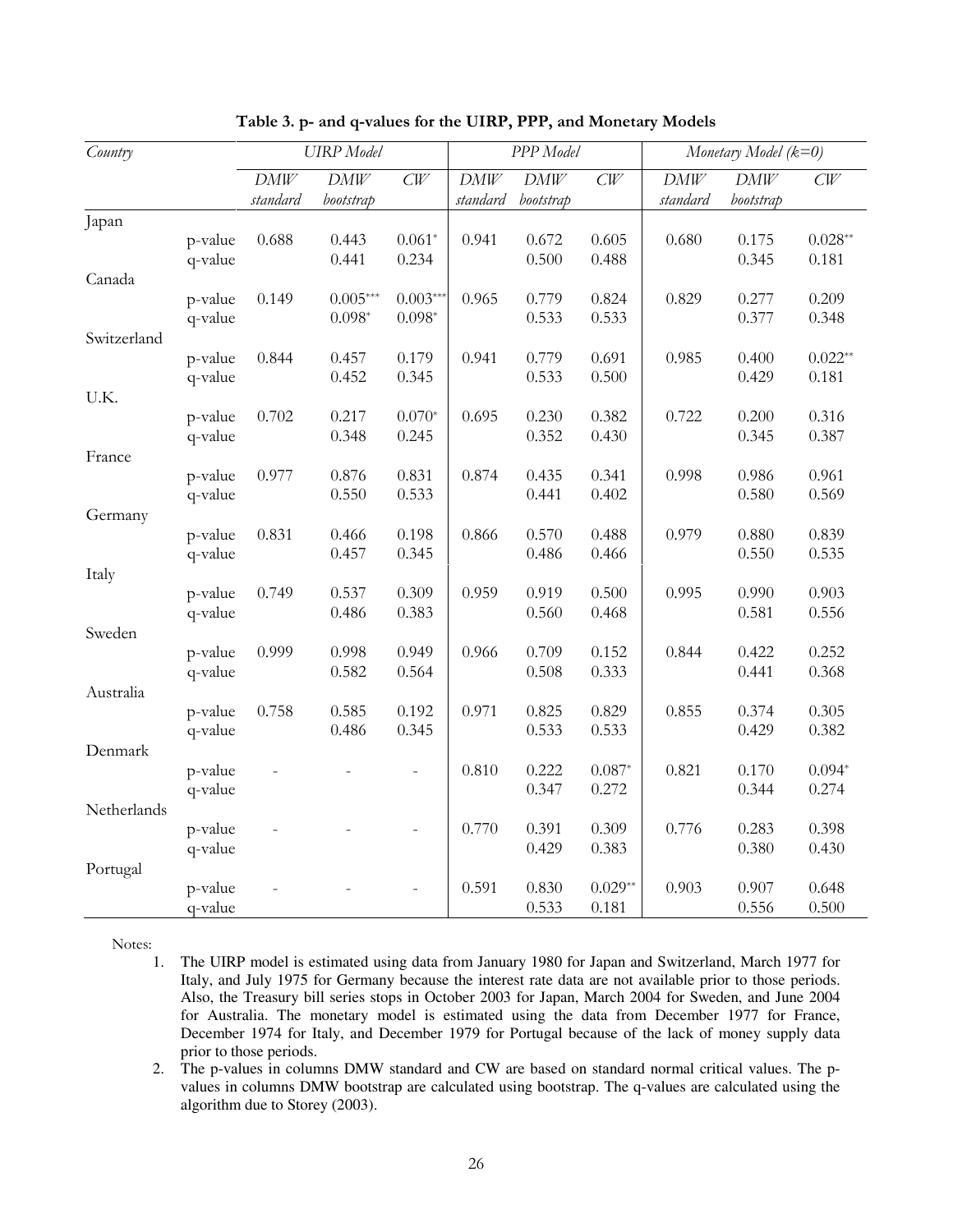| Horizon<br>(h) | <b>UIRP</b> Model |       | PPP Model |       | Monetary Model $(k=0)$ |                  | Taylor Rule Model<br>(symmetric) |       | Taylor Rule Model<br>(asymmetric) |       |
|----------------|-------------------|-------|-----------|-------|------------------------|------------------|----------------------------------|-------|-----------------------------------|-------|
|                |                   |       |           |       |                        | A.Japan          |                                  |       |                                   |       |
|                | DMW               | CW    | DMW       | CW    | DMW                    | CW               | DMW                              | CW    | DMW                               | CW    |
| $\mathbf{1}$   | 0.443             | 0.061 | 0.672     | 0.605 | 0.175                  | 0.028            | 0.607                            | 0.166 | 0.477                             | 0.130 |
| 6              | 0.427             | 0.255 | 0.933     | 0.625 | 0.540                  | 0.356            | 0.852                            | 0.440 | 0.745                             | 0.484 |
| 12             | 0.747             | 0.421 | 0.948     | 0.595 | 0.752                  | 0.484            | 0.922                            | 0.484 | 0.678                             | 0.488 |
| 36             | 0.143             | 0.409 | 0.965     | 0.548 | 0.831                  | 0.512            | 0.767                            | 0.512 | 0.695                             | 0.532 |
|                |                   |       |           |       |                        | <b>B.Canada</b>  |                                  |       |                                   |       |
|                | DMW               | CW    | DMW       | CW    | DMW                    | CW               | DMW                              | CW    | DMW                               | CW    |
| $\mathbf{1}$   | 0.005             | 0.003 | 0.779     | 0.824 | 0.277                  | 0.209            | 0.007                            | 0.008 | 0.017                             | 0.045 |
| 6              | 0.079             | 0.245 | 0.884     | 0.674 | 0.712                  | 0.504            | 0.052                            | 0.230 | 0.130                             | 0.323 |
| 12             | 0.408             | 0.498 | 0.996     | 0.698 | 0.905                  | 0.625            | 0.337                            | 0.440 | 0.627                             | 0.576 |
| 36             | 0.648             | 0.501 | 0.972     | 0.556 | 0.999                  | 0.618            | 0.517                            | 0.502 | 0.512                             | 0.516 |
|                |                   |       |           |       |                        | C.Switzerland    |                                  |       |                                   |       |
|                | DMW               | CW    | DMW       | CW    | <b>DMW</b>             | CW               | <b>DMW</b>                       | CW    | <b>DMW</b>                        | CW    |
| $\mathbf{1}$   | 0.457             | 0.179 | 0.779     | 0.691 | 0.400                  | 0.022            | 0.578                            | 0.524 | 0.678                             | 0.591 |
| 6              | 0.782             | 0.484 | 0.801     | 0.564 | 0.683                  | 0.312            | 0.927                            | 0.633 | 0.901                             | 0.625 |
| 12             | 0.968             | 0.567 | 0.941     | 0.587 | 0.844                  | 0.440            | 0.992                            | 0.663 | 0.991                             | 0.674 |
| 36             | 0.996             | 0.536 | 0.702     | 0.508 | 0.792                  | 0.466            | 0.367                            | 0.476 | 0.841                             | 0.499 |
|                |                   |       |           |       |                        | D.United Kingdom |                                  |       |                                   |       |
|                | DMW               | CW    | DMW       | CW    | DMW                    | CW               | DMW                              | CW    | DMW                               | CW    |
| $\mathbf{1}$   | 0.217             | 0.070 | 0.230     | 0.382 | 0.200                  | 0.316            | 0.143                            | 0.218 | 0.111                             | 0.125 |
| 6              | 0.381             | 0.345 | 0.520     | 0.532 | 0.617                  | 0.544            | 0.557                            | 0.468 | 0.606                             | 0.444 |
| 12             | 0.525             | 0.440 | 0.611     | 0.516 | 0.851                  | 0.544            | 0.672                            | 0.516 | 0.560                             | 0.464 |
| 36             | 0.924             | 0.516 | 0.727     | 0.504 | 0.971                  | 0.556            | 0.951                            | 0.524 | 0.993                             | 0.548 |
|                |                   |       |           |       | E.France               |                  |                                  |       |                                   |       |
|                | DMW               | CW    | DMW       | CW    | DMW                    | CW               | DMW                              | CW    | DMW                               | CW    |
| $\mathbf{1}$   | 0.876             | 0.831 | 0.435     | 0.341 | 0.986                  | 0.961            | 0.214                            | 0.206 | 0.296                             | 0.171 |
| 6              | 0.965             | 0.715 | 0.859     | 0.618 | 0.963                  | 0.691            | 0.862                            | 0.629 | 0.800                             | 0.571 |
| 12             | 0.993             | 0.662 | 0.992     | 0.663 | 0.978                  | 0.640            | 0.882                            | 0.587 | 0.922                             | 0.603 |
| 36             | 0.871             | 0.663 | 0.977     | 0.567 | 0.999                  | 0.640            | 0.120                            | 0.464 | 0.598                             | 0.498 |
|                |                   |       |           |       | F.Germany              |                  |                                  |       |                                   |       |
|                | DMW               | CW    | DMW       | CW    | DMW                    | CW               | DMW                              | CW    | DMW                               | CW    |
| $\mathbf{1}$   | 0.466             | 0.198 | 0.570     | 0.488 | 0.880                  | 0.839            | 0.403                            | 0.433 | 0.720                             | 0.610 |
| 6              | 0.808             | 0.468 | 0.686     | 0.532 | 0.809                  | 0.579            | 0.644                            | 0.552 | 0.869                             | 0.575 |
| 12             | 0.920             | 0.498 | 0.884     | 0.571 | 0.794                  | 0.528            | 0.871                            | 0.576 | 0.979                             | 0.603 |
| 36             | 0.999             | 0.498 | 0.941     | 0.520 | 0.639                  | 0.496            | 0.612                            | 0.492 | 0.985                             | 0.524 |

# Table 4. p-values for DMW and CW Statistics: h-period Ahead Forecasts